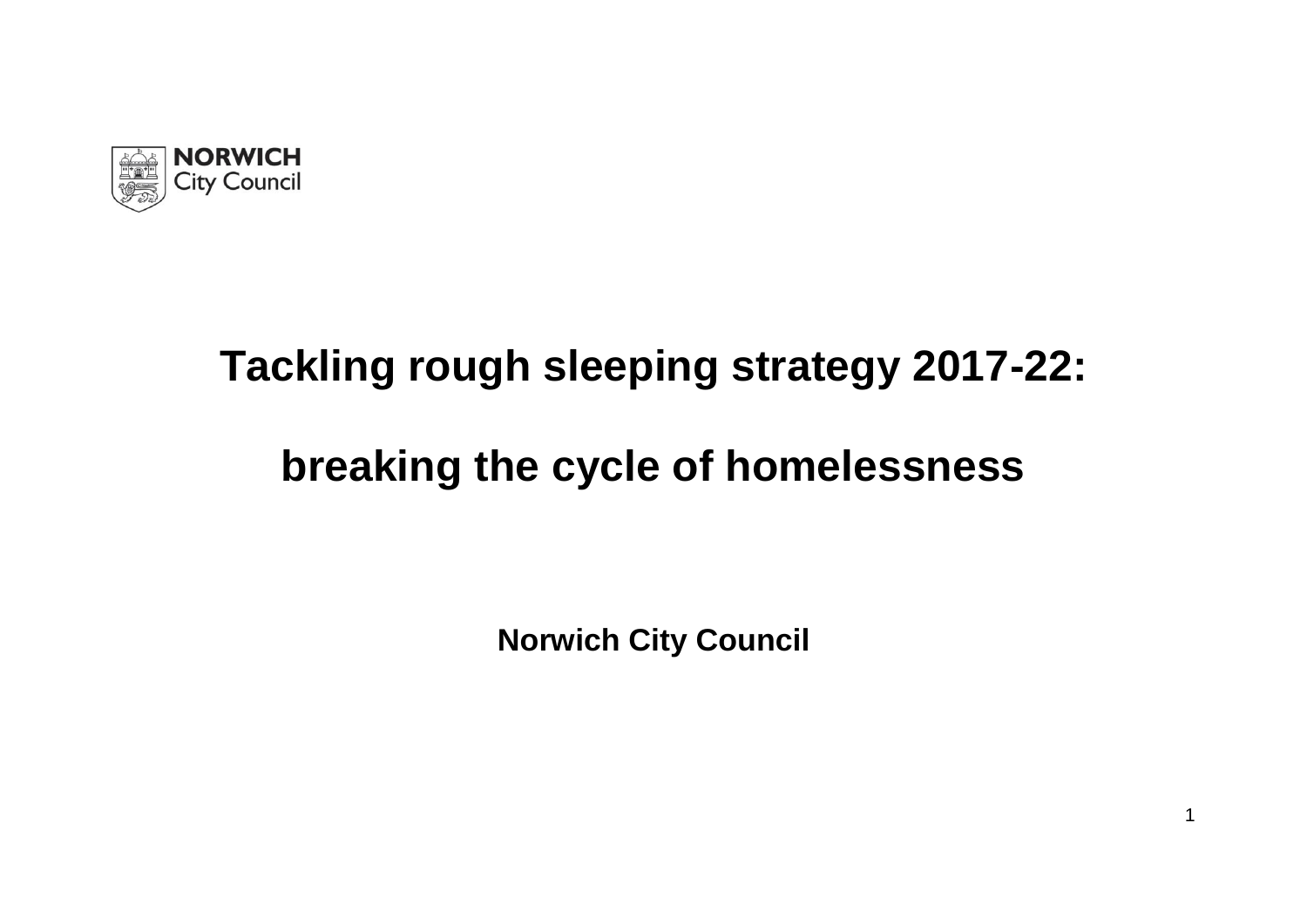| <b>Contents</b>  |                                                                               |                |      |                                                                |              |
|------------------|-------------------------------------------------------------------------------|----------------|------|----------------------------------------------------------------|--------------|
| Nos.             | <b>Heading</b>                                                                | Page<br>nos.   | Nos. | <b>Heading</b>                                                 | Page<br>nos. |
|                  | Focus of this strategy                                                        | 3              | 3.1  | What does this mean?                                           | 24           |
|                  | The voice of people with lived experience                                     | $\overline{4}$ | 3.2  | Making Every Adult Matter (MEAM)<br>Service                    | 25           |
|                  | Foreword                                                                      | 5,6            | 3.3  | Post-detox facility                                            | 26           |
| 1.               | <b>Priority one</b>                                                           | $\overline{7}$ | 3.4  | Future funding of supported housing                            | 26           |
| 1.1              | What does this mean?                                                          | $\overline{7}$ | 3.5  | Housing Benefit reform                                         | 27           |
| 1.2              | Access to help and advice                                                     | 9              | 3.6  | Welfare Reform & Work Act                                      | 28           |
| 1.3              | <b>Housing First</b>                                                          | 11             | 3.7  | Supported housing in greater Norwich                           | 29           |
| 1.4              | Early surrender scheme                                                        | 11             | 3.8  | Supported housing move-on survey                               | 29           |
| 1.5              | People with no recourse to public funds                                       | 12             | 3.9  | Hostel exclusion workshop                                      | 30           |
| 1.6              | Greater Norwich homeless health needs<br>audit 2016                           | 14             | 3.10 | <b>Priority three actions</b>                                  | 31           |
| 1.7, 1.8         | Meeting complex needs and the prevention<br>of rough sleeping innovation fund | 15             | 4.   | How this strategy will be delivered                            | 32           |
| 1.9              | <b>Priority one actions</b>                                                   | 16             | 5.   | <b>Glossary of terms</b>                                       | 33           |
| $\overline{2}$ . | <b>Priority two</b>                                                           | 21             |      | Primary and secondary based research<br>used for this strategy | 35           |
| 2.1              | What does this mean?                                                          | 21             |      |                                                                |              |
| 2.2              | <b>Priority two actions</b>                                                   | 23             |      |                                                                |              |
| 3.               | <b>Priority three</b>                                                         | 24             |      |                                                                |              |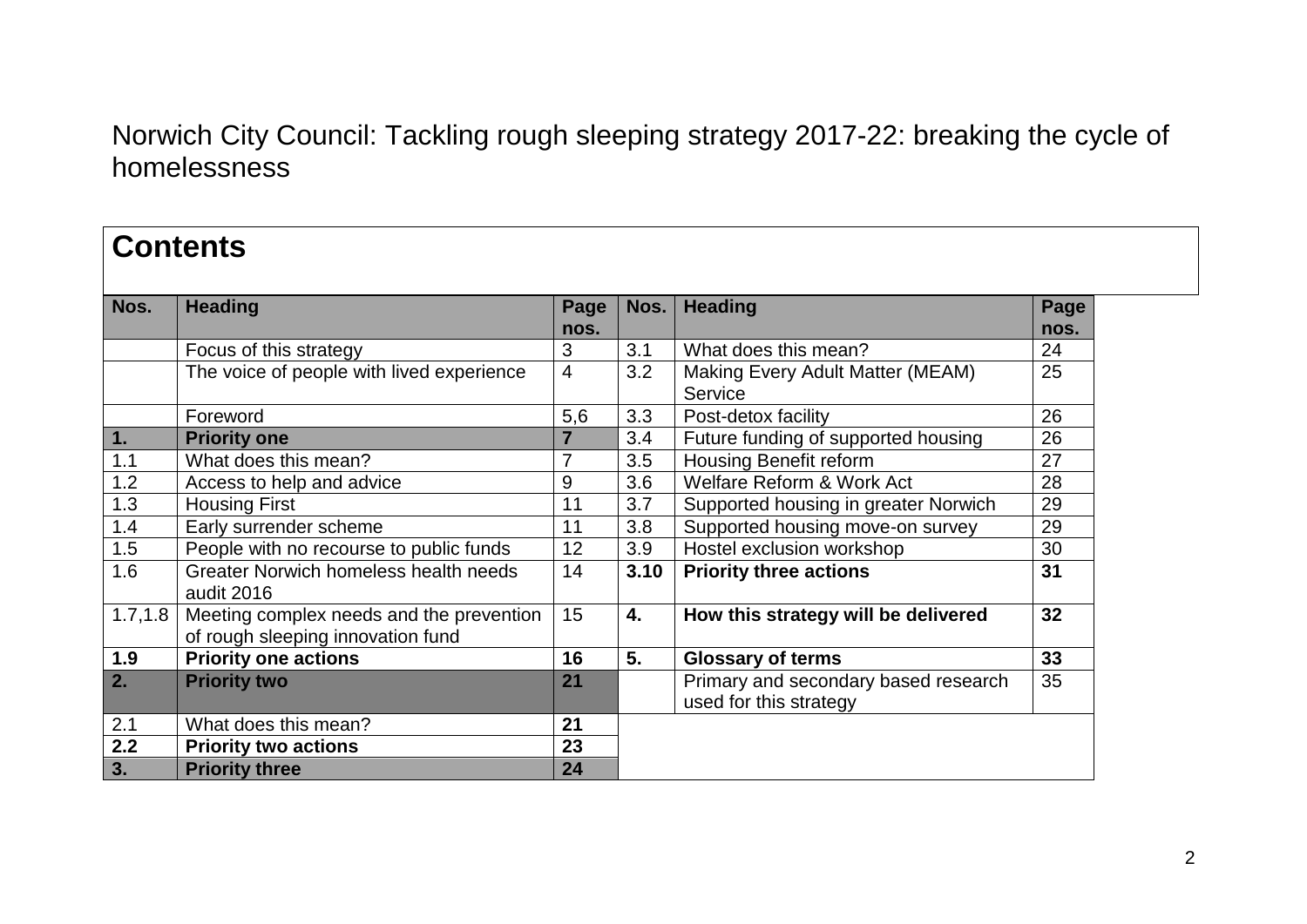### **Focus of this strategy**

1. Priority one:

**"Reduce the number of rough sleepers on our streets and where possible develop interventions to stop it from happening in the first place."**

2. Priority two:

**"Actively case manage rough sleepers who are reluctant to engage (with help available) by using an assertive outreach model."**

3. Priority three:

**"Make the best use of our supported housing system to help people move away from homelessness for good."**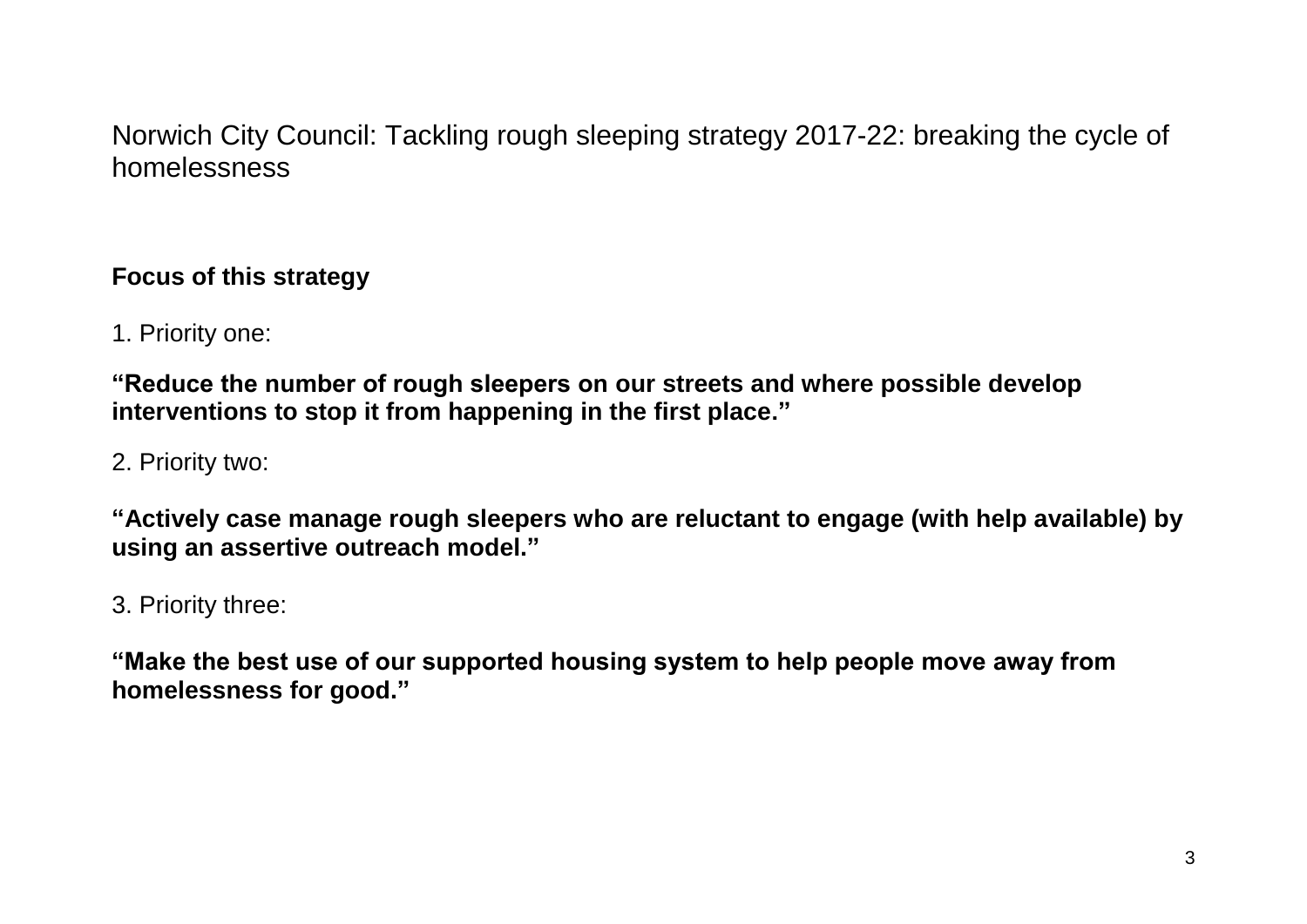### **Focus of this strategy**

First and foremost the focus of this strategy will be on people **who are roofless and rough sleeping**. However, we know (from experience) that people are often on the periphery living in other forms of insecure accommodation and will sometimes have no option but to sleep rough. The various types of situations are below<sup>1</sup>:

- 1. Roofless People sleeping rough.
- 2. Houseless a. people in accommodation for homeless people (direct access hostels).
	- b. people due to be released from institutions (prison and hospital)
	- c. people receiving support (due to homelessness i.e. in supported accommodation).
- 3. Insecure a. people living in insecure accommodation (squatting, sofa surfing).

### **The voice of people with lived experience of homelessness**

In order to implement change to improve services for people who are at risk, or are rough sleeping, we have made a commitment to listen to people who have lived experience of homelessness. Throughout the formation of this strategy we have attempted to make the voice of people heard through questionnaires and meeting with service users. We will continue to develop this relationship to involve people in the development of services and spread their voice further to forums where other agencies can also learn and develop their own services based on their experiences.

 $\overline{a}$ <sup>1</sup> These categories are adapted from the European Typology of Homelessness and Housing Exclusion (ETHOS) developed by FEANTSA (European Federation of National Organisations working with the homeless). For further information see [http://www.feantsa.org/en/toolkit/2005/04/01/ethos-typology-on](http://www.feantsa.org/en/toolkit/2005/04/01/ethos-typology-on-homelessness-and-housing-exclusion)[homelessness-and-housing-exclusion](http://www.feantsa.org/en/toolkit/2005/04/01/ethos-typology-on-homelessness-and-housing-exclusion) accessed on 14/09/17.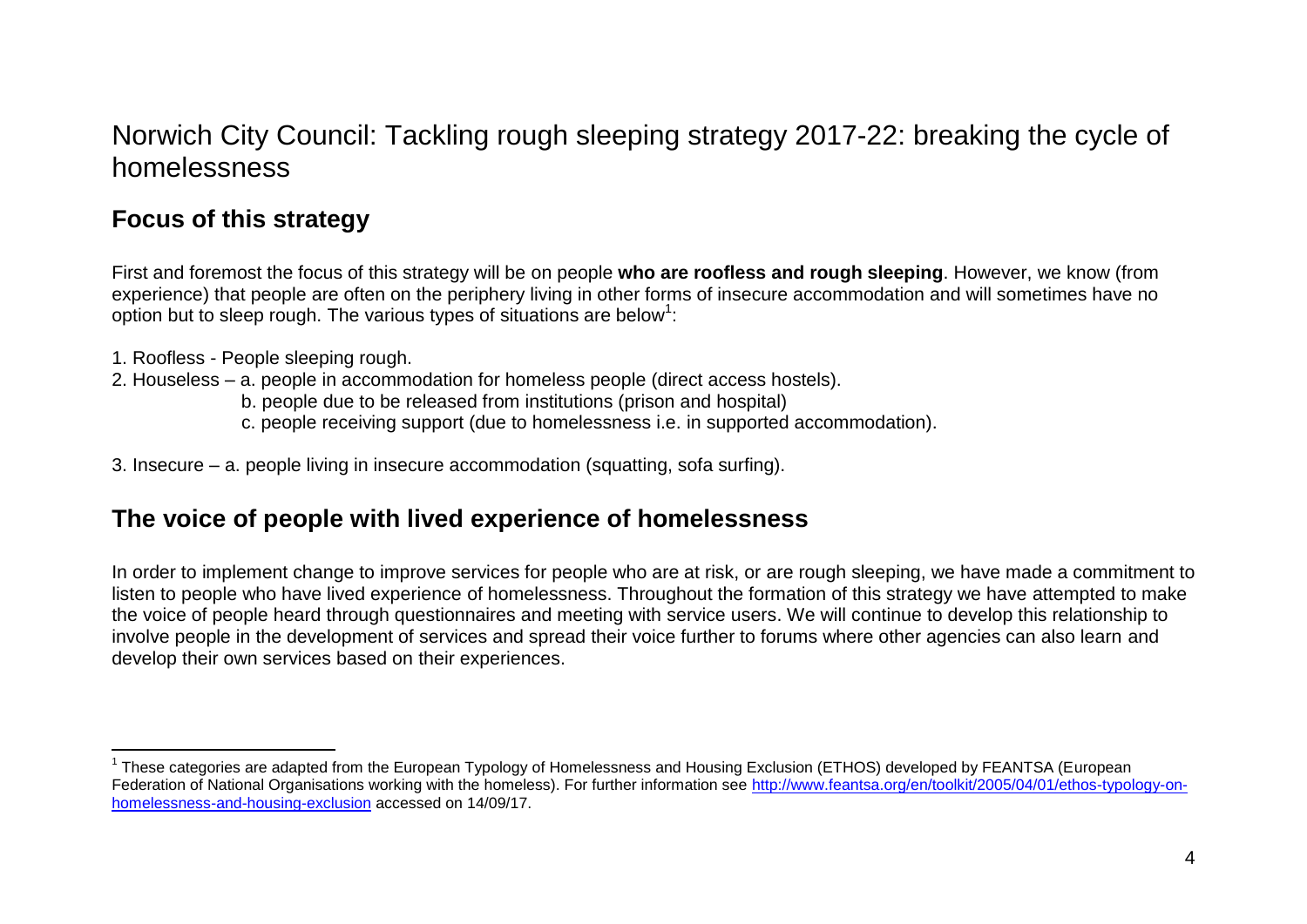### **Foreword**

Norwich city centre, like many urban centres, faces a number of complex issues, driven by austerity/welfare reform, cuts to public services often overlaid by issues of drug and alcohol dependency, mental illness and poor prison discharges. The damage that rough sleeping causes is well documented; leading to poor life outcomes and untimely deaths. We can evidence the health of people who are homeless and rough sleeping using studies like our greater Norwich homeless health needs audit<sup>2</sup> carried out with our partners at Public Health. Our job is to highlight these issues using a multi-agency approach to ensure that our partners in the voluntary and statutory sector understand how they can help some of the most marginalised in our society by showing what their needs are. This strategy highlights a tale of two city centres: lively vibrant retail and cultural offer - as opposed to - homelessness, begging, drug, alcohol and mental health issues.

The increasing number of people seen rough sleeping in Norwich is common in many urban cities – in Norwich we found 30 people sleeping rough at the last count; these are not always the same people suggesting that the approach of providing hostel accommodation, and for those ready to take on a tenancy, access to accommodation does work. There are some very positive steps in this strategy that will hopefully make real differences to the lives of people who sleep rough in our city. Evidence of this can be seen in the work to help people with multiple and complex needs.

Norwich City Council's role is to support the city in the best way we can with the resources we have available. Using an evidence based approach we know that certain people struggle to get help and services that are available throughout the city. We want to work in partnership with organisations to find innovative solutions to the growing problem of people with complex and multiple needs who are often homeless (sometimes rough sleeping) and can face social exclusion from mainstream society. The issues that

 $\overline{a}$ <sup>2</sup> See Norwich City Council's website for further information[: https://www.norwich.gov.uk/downloads/file/3950/greater\\_norwich\\_homeless\\_health\\_needs\\_audit\\_2016](https://www.norwich.gov.uk/downloads/file/3950/greater_norwich_homeless_health_needs_audit_2016)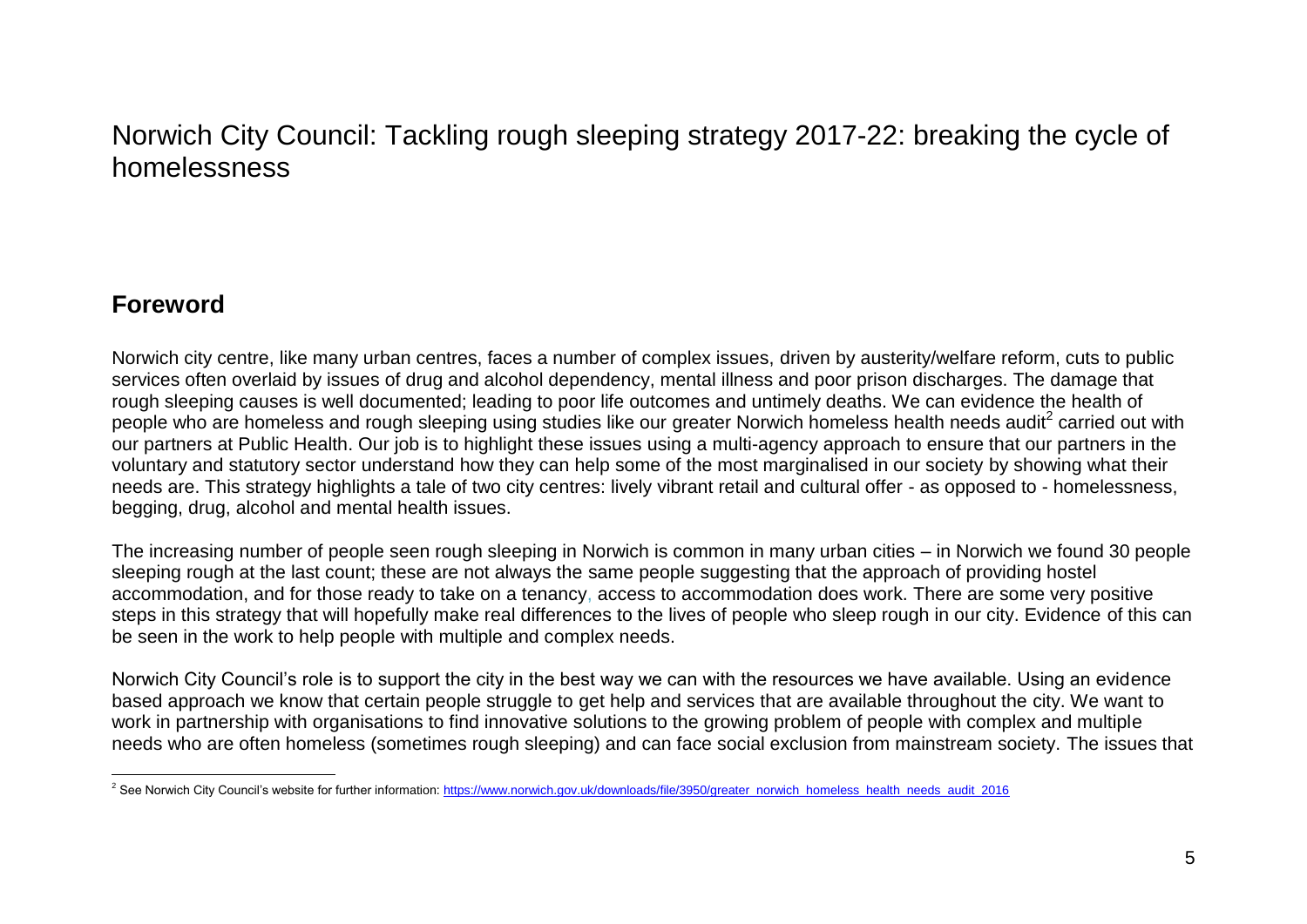lead to them being excluded are complex in their nature and are often inter-connected and cannot (and should not) be dealt with in isolation.

The issue of increasing numbers of people with complex and multiple needs is not just a local problem. In England, there is an estimated 58,000 people who are living with multiple needs.<sup>3</sup> Sometimes services can struggle to meet the needs of people whose situation does not fit into a neat solution or service offer response. We have recognised this in our work to combine what resources we have with other statutory sector providers to look at innovative ways to create better, more rounded services for people with complex and multiple needs and the growing number of people who are homeless and rough sleeping in the city.

Through the work of this strategy we will be looking to highlight the following approaches as a means of tackling rough sleeping:

- Making Every Adult Matter (MEAM) approach<sup>4</sup>
- $\bullet$  Housing First<sup>5</sup>
- New techniques to reduce rough sleeping and engage with entrenched rough sleepers
- Improve capacity of day centres and bring evening food provision indoors

All of the above issues cannot be tackled by Norwich City Council alone and this strategy seeks to work in partnership with all our key stakeholders. It has been developed after a long process of consultation with them including discussions with those who have lived experience of rough sleeping. I am grateful to the dedicated officers within the City Council and those stakeholders: together they have worked hard on this and, I am sure, will bring this strategy to fruition.

Cllr Dr. Kevin Maguire

 $\overline{a}$ 

Cabinet member with portfolio for Safe City Environment.

<sup>3</sup> <http://lankellychase.org.uk/multiple-disadvantage/publications/hard-edges/>

<sup>4</sup> <http://meam.org.uk/the-meam-approach/>

<sup>5</sup> <https://www.homeless.org.uk/sites/default/files/site-attachments/Housing%20First%20in%20England%20The%20Principles.pdf>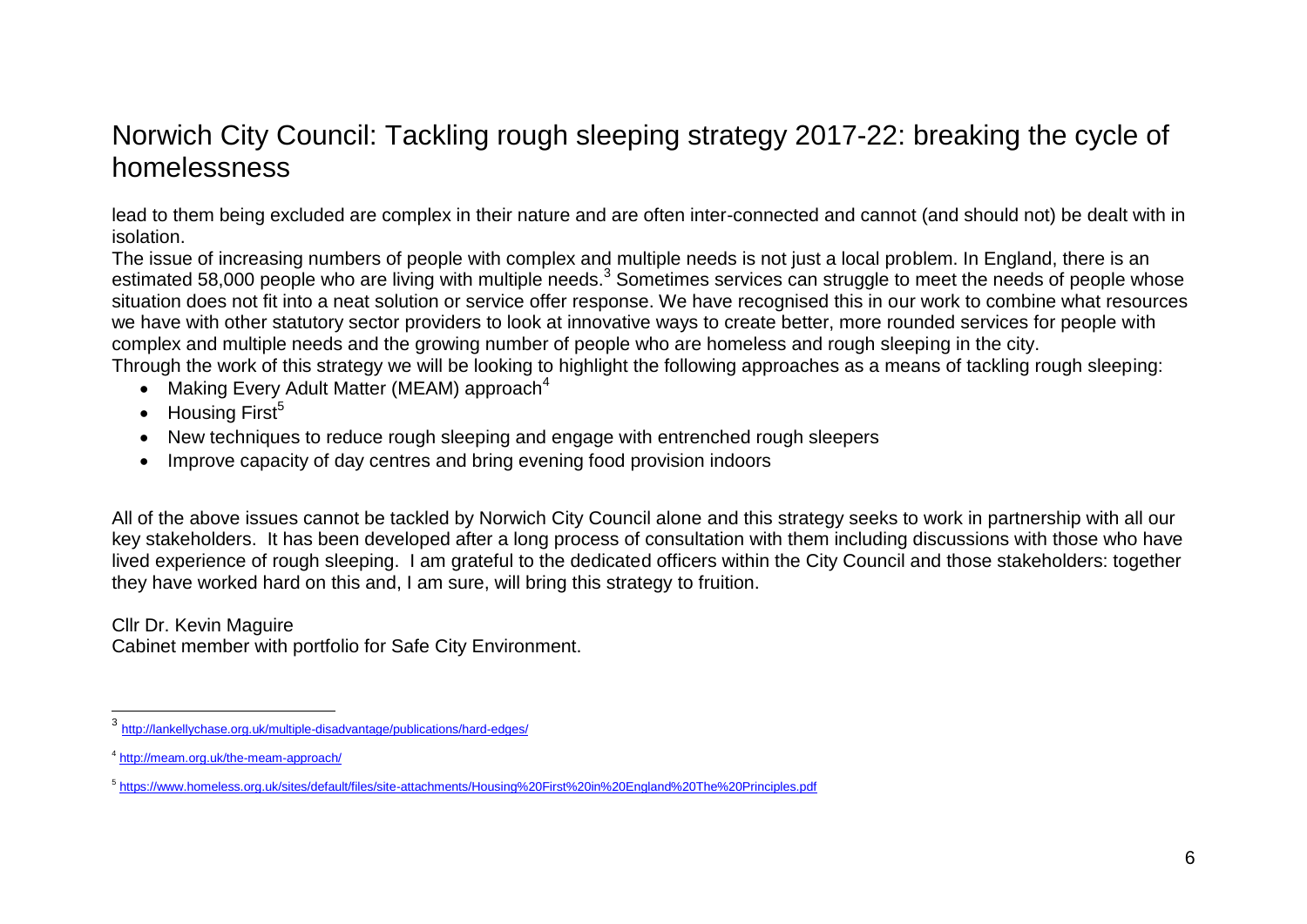### 1. Priority one:

### **"Reduce the number of rough sleepers on our streets and where possible develop interventions to stop it from happening in the first place."**

#### **1.1 What does this mean?**

The instances of people rough sleeping both nationally and locally is increasing. Where possible we will make every effort to stop people rough sleeping in the first place and where it happens we want to reduce the time people spend on our streets.

More often than not rough sleeping affects single people who do not necessarily meet the priority need criteria set out in Part 7 of the Housing Act 1996. Despite this rough sleepers are one of the most vulnerable groups in society; studies have found strong correlations between homelessness and a multiplicity, and increased severity, of both physical and mental health conditions. Rough sleepers are over nine times more likely to commit suicide than the general population; on average rough sleepers die at age 47 (age 43 for women). Locally at a specialist health provision (NHS City Reach for people who are homeless or insecurely housed) they have a memory book that they use to record when one of their service users dies. Over the period 2015 to June 2017 there have been 36 deaths of patients. The majority of these deaths have affected people with an average age of 35-45. It is estimated that the majority of these deaths have been a combination of overdoses, liver and organ failure, linked to substance and alcohol misuse.<sup>6</sup>

 6 This service has a client base of approximately 450 people at any given time with some of them former or current rough sleepers; or in insecure housing.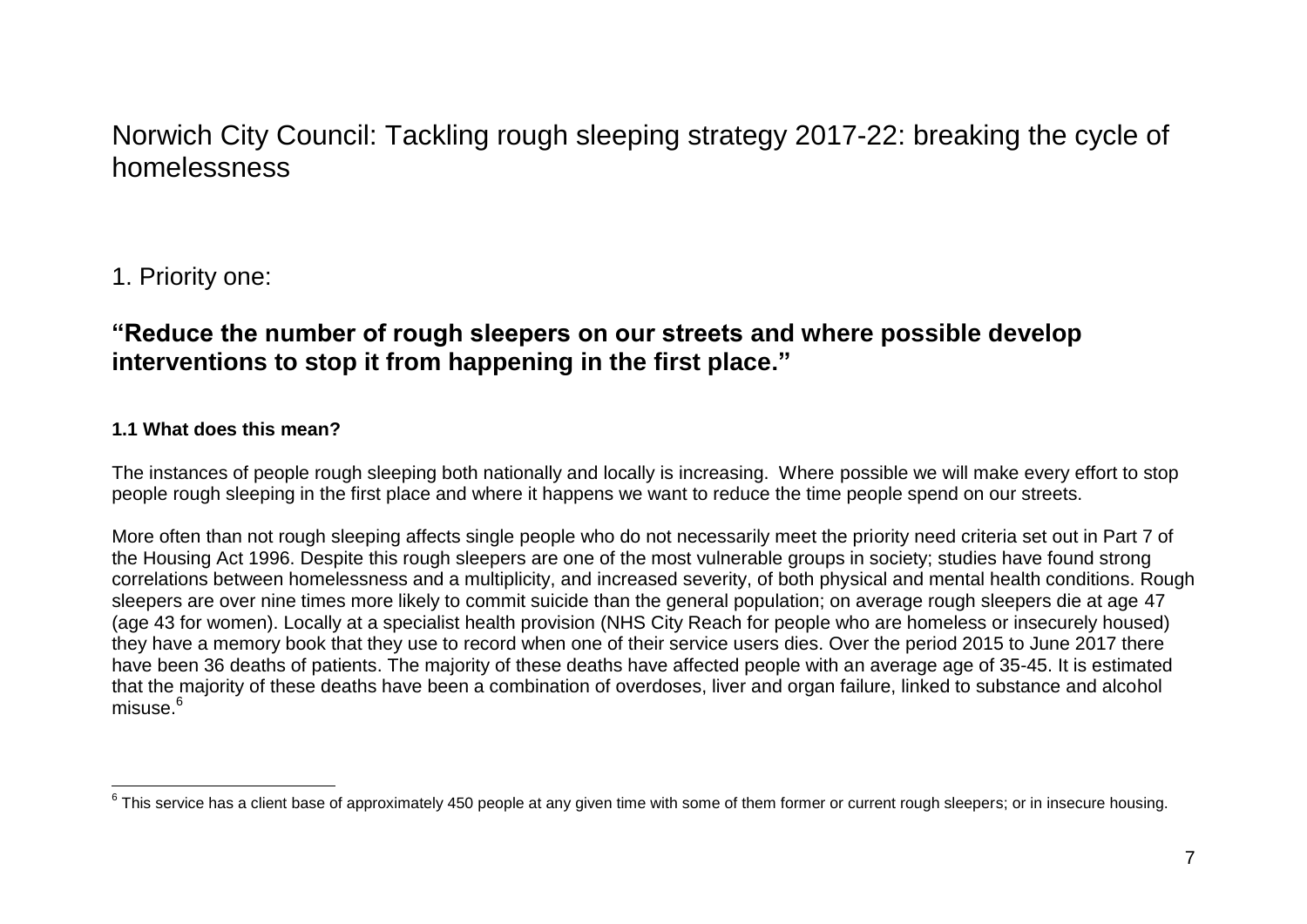People are at greater risk of harm or abuse from others the longer they spend on the streets. A person living on the streets is more likely to be a victim of crime compared to someone who is housed.

Despite the efforts of the statutory and voluntary sector in greater Norwich there is a constant flow of people finding themselves on our streets (particularly in Norwich City centre). We want to build on the success of our 'No second night out' approach to ensure that people will spend as short a time as possible without a roof over their head and access to services they need.

Nationally and locally, the trend for the past six years, shows rough sleeping is increasing to levels not previously seen. Due to these increases it is imperative that we can help people move off the streets quickly and where possible prevent rough sleeping from happening in the first place. The following table shows the number of verified rough sleeper individuals seen by our outreach team compared to the number of people seen in the rest of England as part of the annual November Department of Communities and Local Government (DCLG) sponsored rough sleeper count: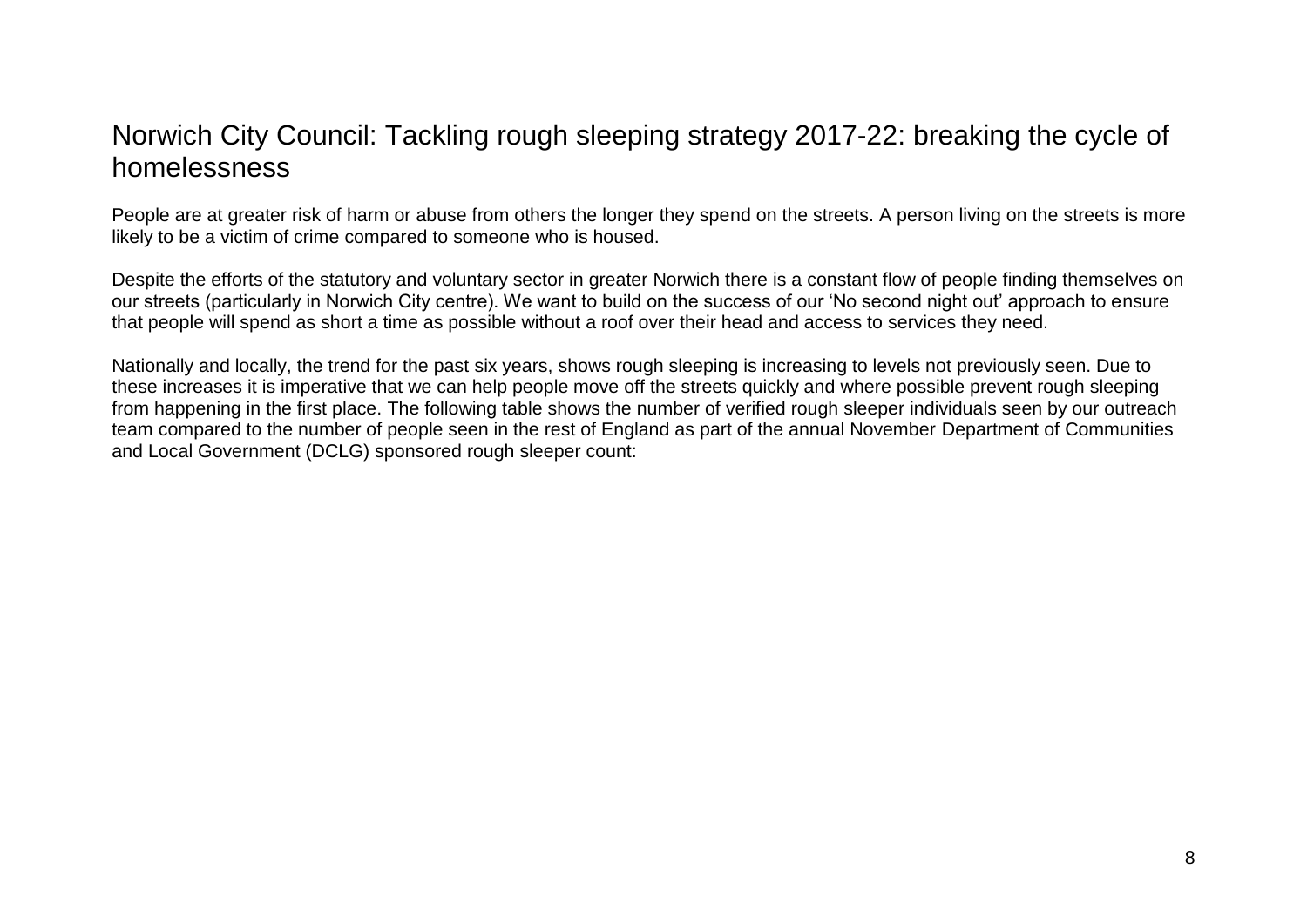

Source: St Martins Housing Trust and CLG, Street counts and estimates of rough sleeping in England, Autumn, 2010-16.

#### **1.2 Access to help and housing advice**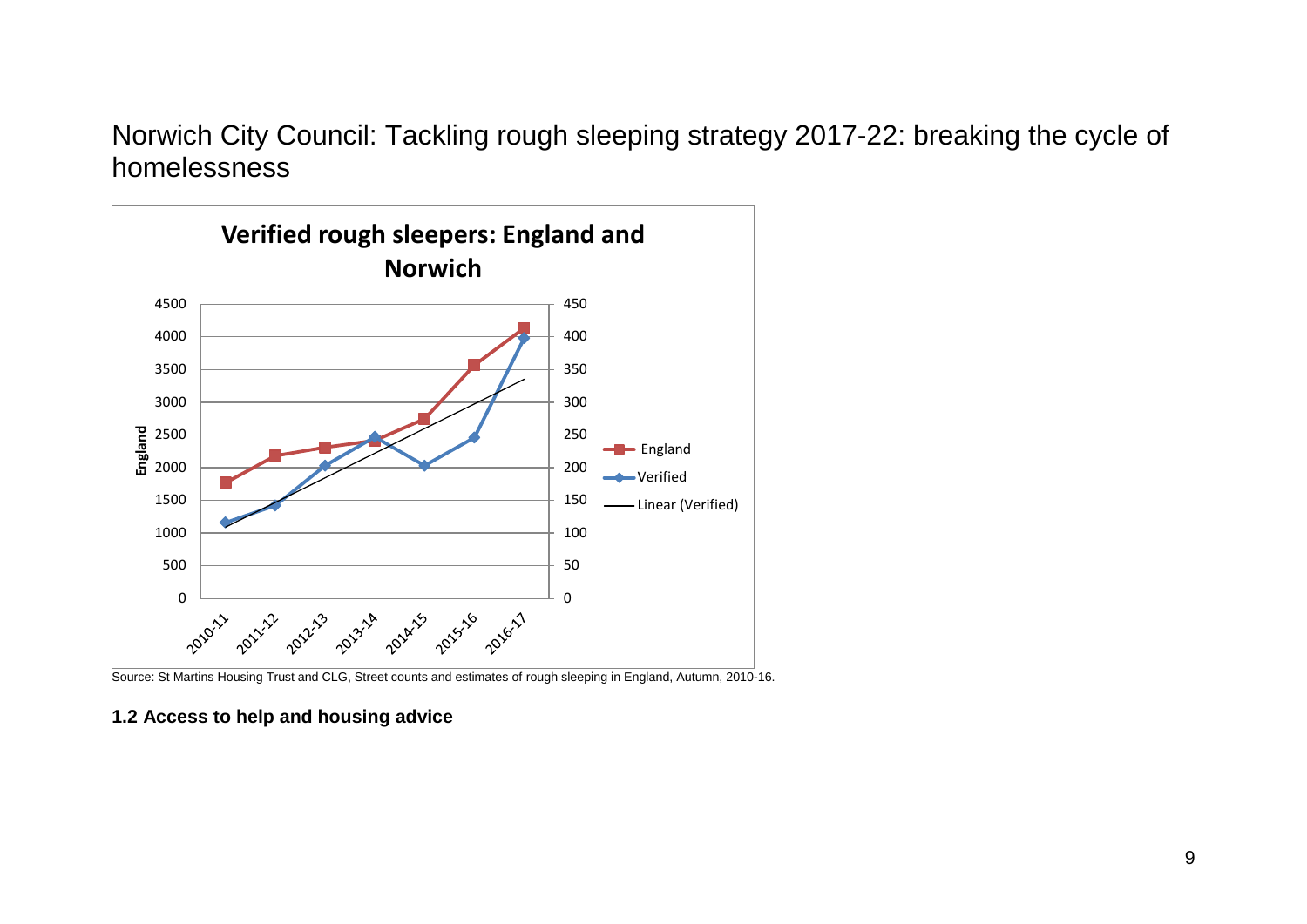A questionnaire<sup>7</sup> was carried out in 2015 with former rough sleepers asking them a serious of questions about their experiences. This exercise was carried out in 2009 before the first greater Norwich rough sleeper strategy 2010-13 so we were able to compare experiences. In common with last time there were a significant number of people (15 out of 24) who did not seek any help or advice before rough sleeping for the first time. We need to redouble our efforts to publicise homeless and housing advice services so that people can access help preventing someone becoming homeless in the first place.

Rough sleepers who did access local outreach teams and day centres had reported positive experiences of these services and were able to access them regularly.

There are considerable resources for people who are homeless in the statutory and voluntary sector in greater Norwich, especially in the Norwich City centre area. We need to make sure that services work effectively together so that people do not become homeless in the first place or get the help they need to get their life back on track again as soon as possible The most common barriers are<sup>8</sup>:

- having to travel distances (with little or no money) in order to get help in the first place
- lack of money means you can't access help by phone
- accessing I.T. for help

 $\overline{a}$ 

- difficult to access traditional primary health care (forced to use emergency health care settings)
- access to benefits is slow
- find age restrictive services a barrier to help

We need to make sure that when someone accesses one service they can then find a clear pathway to the help and support they need. From our previous rough sleeping strategy (and feedback from rough sleepers) we designed a leaflet and map showing the services available so homeless people know where to go for help. This has now been developed further with the introduction of a webpage (SearchNorwich.org.uk).

 $7$  Homeless Link's Prompt questionnaire was used in May 2015.

<sup>&</sup>lt;sup>8</sup> Feedback from supported housing consultation event at Solo Housing in Diss, Norfolk, April 2015.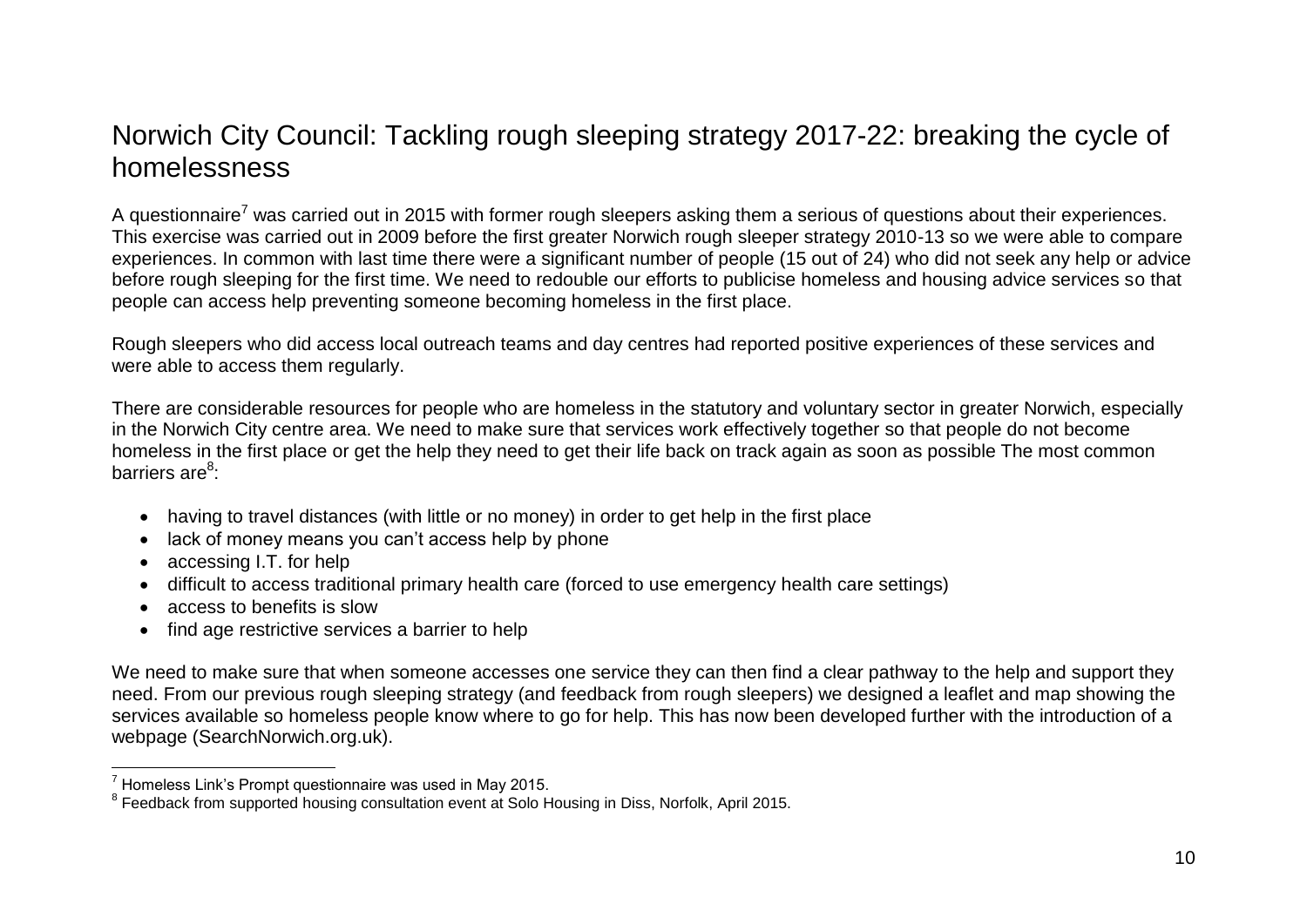#### **1.3 Housing First**

In 2014 Bishopbridge House (a direct access hostel) showed that 119 of the 195 clients who used the service had been without settled housing<sup>9</sup> for more than a year; 33 of these had been without settled housing for more than five years. Often the same clients were revolving around the system going in and out of the hostel unable to move into other housing because they displayed complex and multiple needs that other services struggled to cope with. As a result of these issues the Housing First approach was adopted for those people. Maria Pratt, from St Martins Housing Trust who is currently managing the project states the following about the project, "A five year analysis of revolving door clients showed a considerable increase from 18 in 2010 to 56 in 2014. Each subsequent visit to the service brings more challenges as the service user becomes more entrenched in the lifestyle and are despondent about their future….Using the Housing First model we came together as a multi-disciplinary panel and with the knowledge of each individual we created a housing and support pathway that was person centred and focussed on addressing the barriers previously experienced by the individual…We began with a shortlist of 12 individuals, two sadly died before we began which highlighted the critical situation who fell into this category…The success of this pilot has been due to the great support and partnership working from all who have taken part. We have been able to access all relevant services swiftly and effectively…and increasing interest from organisations wanting to address the needs of our most complex needs clients." To date, two people have successfully accessed housing and are living stable lives. There are a number of examples of where this intervention has reduced reoffending and the pressure on emergency medical care.

#### **1.4 Early surrender scheme**

Failure to manage a tenancy can lead to debt, household instability, eviction or abandonment and ultimately homelessness. We know anecdotally from supported housing providers that there are a number of people who are former social housing and private sector tenants who failed to manage their tenancy and are saddled with debt often with from former tenancy arrears making it difficult for an individual to access housing again in the future. The reasons why people fail in their tenancies can be for a number of reasons including:

 $\overline{a}$  $^9$  This typically includes clients who lead transient lifestyles living in supported housing for short periods sometimes interspersed with rough sleeping, sofa surfing and time spent in institutions.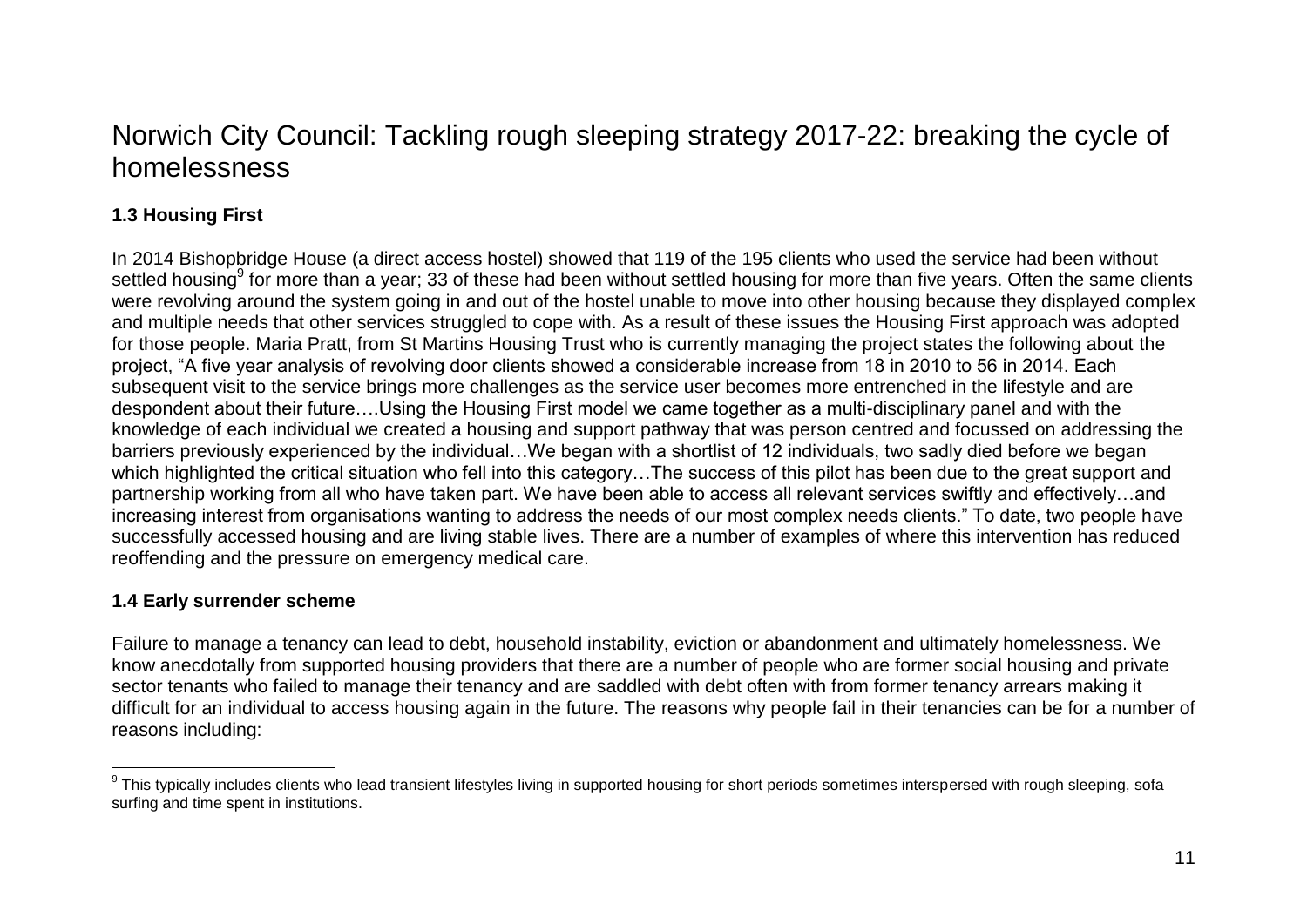- the inability to secure adequate furniture and equipment
- debt problems associated with unemployment and short term contracts
- social isolation
- poor physical and mental health
- relationship breakdown

Currently there is early scoping work at Norwich City Council to see whether a safe surrender scheme could prevent future homelessness in greater Norwich specifically amongst Norwich City Council tenants. The aim of the scheme could be to:

- provide a safety valve mechanism (prevent 'crash and burn') where people can safely surrender tenancies and move into alternative housing with support when they need it and return to independent living
- reduce debt to the landlord and the individual and stopping the cycle of homelessness
- reduce the number of people being excluded from our housing register
- identify people at risk earlier who have previously been homeless (and/or excluded from the register) and would benefit from the scheme

#### **1.5 People with no recourse to public funds**

The overwhelming majority of migrants that come to greater Norwich are likely to be already working or actively job seeking and will not need the help of agencies. Sometimes migrants can be referred to as 'economic migrants' but this can confuse an already complex area; migrants can come from a wide and diverse group of people and countries which include the European Economic Area 25 member states of the European Union, but people do come from beyond these countries.

Recent research has categorised the various people who are migrants and have no recourse to public funds (NRPF) into the following: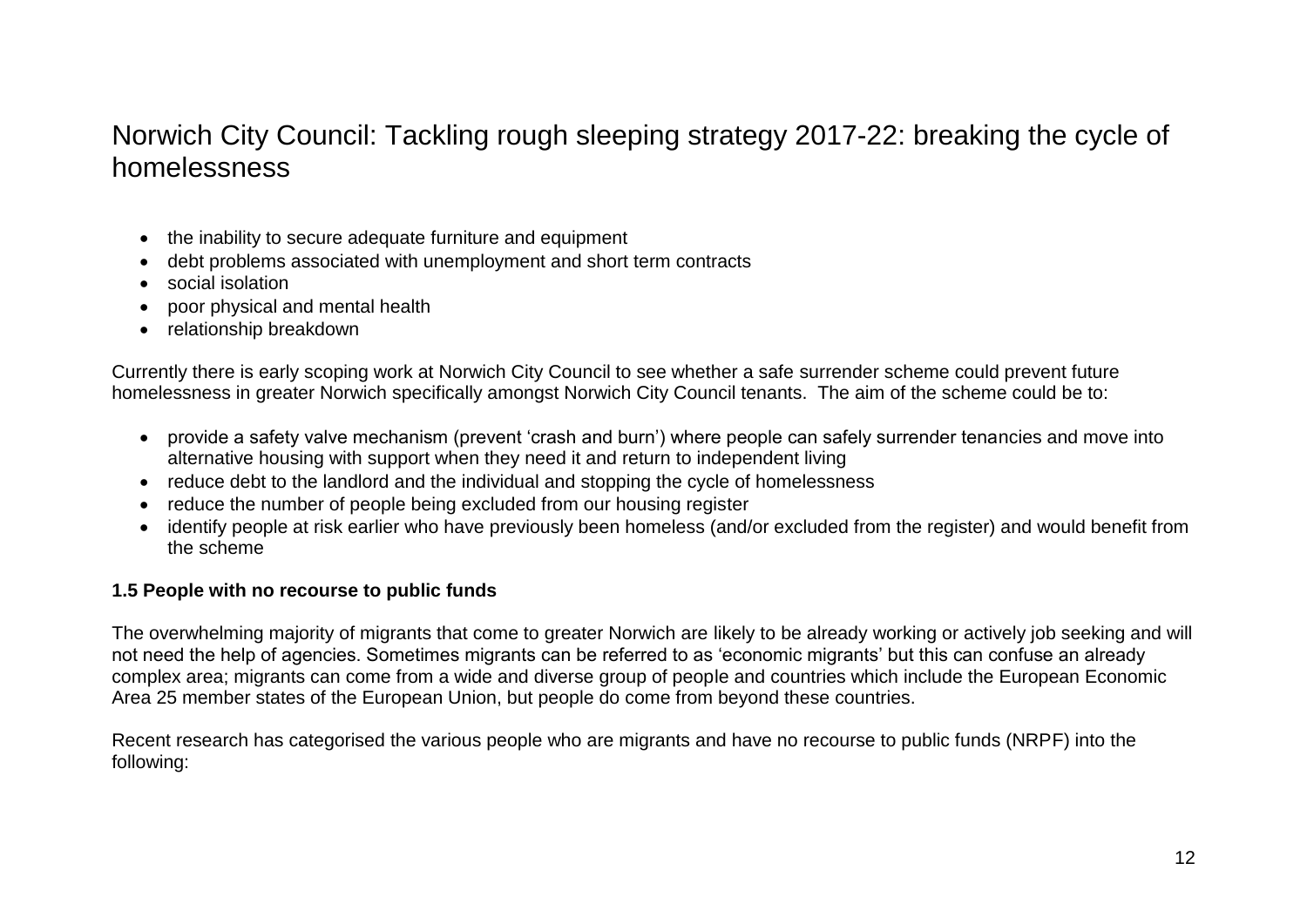- Asylum seekers whose claim has failed
- Refugees who have been given refugee status or other leave but do not have the documentation to claim benefits
- People trafficked into the UK
- People who have lost documentation
- People whose 'leave' includes a condition of NRPF
- European migrants who cannot claim benefits because of problems with their 'right to reside'
- People with leave to remain with NRPF who through a change of circumstances can no longer support themselves
- Parents of British children who have a right to stay in the UK (under European rules), but does not make them eligible for housing or benefits
- 'Irregular or undocumented' migrants

In greater Norwich the majority of people with NRPF are European economic migrants who cannot claim benefits because of problems with their 'right to reside.' The reasons why they no longer have the 'right to reside' are often complex and are for a number of reasons, Homeless Link have highlighted that the main causes are:

- Causal or seasonal employment ends, along with any tied accommodation
- Wages too low to afford rents
- Job offers that turn out, on arrival, to be short-term or non-existent
- Not enough contingency savings e.g. for a deposit, or transport home
- Unscrupulous landlords e.g. over charging, evicting illegally, not returning deposits
- Escape from trafficking and forced labour

#### **1.6 Greater Norwich homeless health needs audit 2016**

During 2016 in partnership with Norfolk County Council's Public Health team a group consisting of homelessness agencies in the voluntary and statutory sector and greater Norwich housing authorities carried out a homeless health needs audit using the national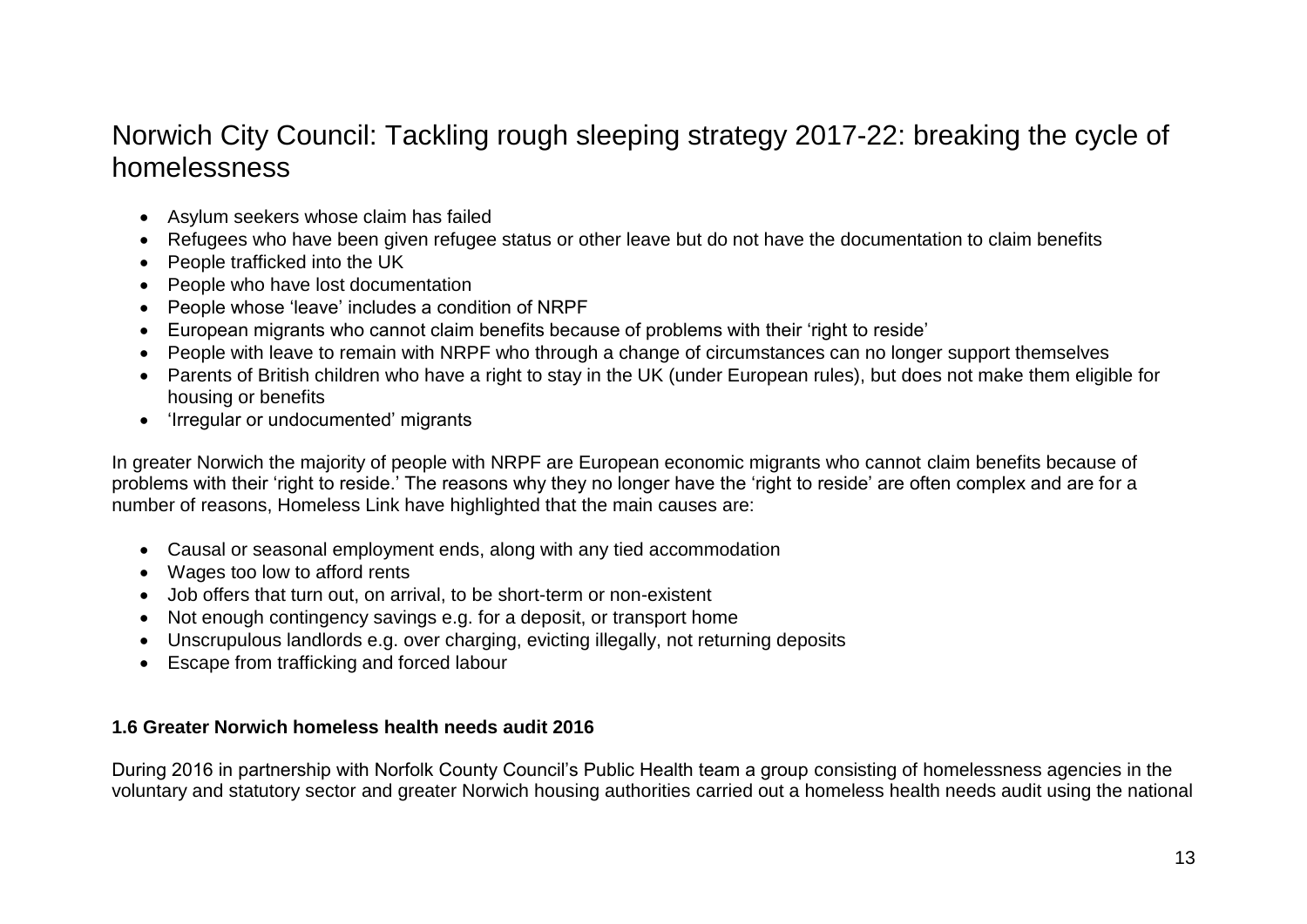audit developed by Homeless Link. The reason for this work was identified in the formation of the Greater Norwich Homelessness Strategy 2015-20.

The audit captured 101 responses from people who have experienced or were homeless at the time (significant number had also slept rough). The purpose of the audit was to identify the following:

- Level of access to health services
- Physical and mental health needs
- Hospital discharge
- Vaccinations and screening
- Wellbeing
- Smoking levels
- Drug and alcohol use

A host of data sources was used to measure and compare with the general population and the national database created by Homeless Link. This survey will be used as a benchmark to enable us to carry out further audits to see if there are improvements in the identified issues.

The main highlights of the audit when comparing to the national audit database were as follows:

- Levels of GP registration were similar
- Levels of dentist registration were significantly lower (14%)
- High levels of potential inappropriate use of emergency health services
- High levels of mental and physical health problems
- Poor experiences of hospital discharge
- Poorer diet
- Nearly half of those surveved said they use drugs or alcohol to cope with their mental health problem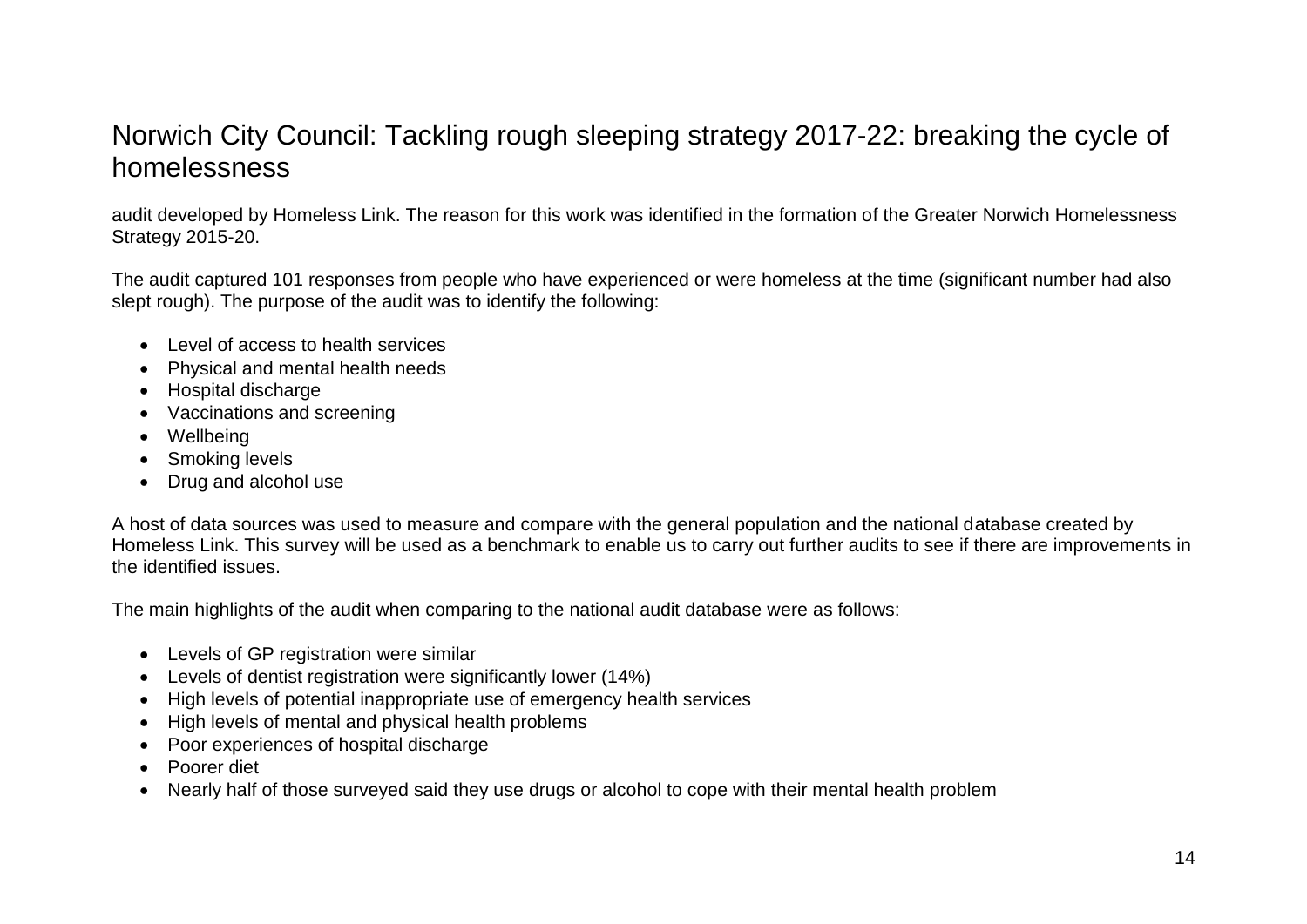#### **1.7 Meeting complex needs and the prevention of rough sleeping innovation fund**

Norwich City Council's role is to support the city in the best way we can with the resources we have available. Using an evidence based approach we know that certain people struggle to access help and services that are available throughout the city. We want to work in partnership with organisations to find innovative solutions to the growing problem of people with complex and multiple needs who are often homeless (sometimes rough sleeping) and can face social exclusion from mainstream society. The issues that lead to them being excluded are complex in their nature and are often inter-connected and cannot (and should not) be dealt with in isolation.

#### **1.8**

The issue of increasing numbers of people with complex and multiple needs is not just a local problem. In England, there is an estimated 58,000 people who are living with multiple needs.<sup>10</sup> Sometimes services can struggle to meet the needs of people whose situation does not fit into a neat solution or service offer response. We have recognised this in our work to combine what resources we have with other statutory sector providers to look at innovative ways to create better, more rounded services for people with complex and multiple needs and the growing number of people who are homeless and rough sleeping in the city. The following partners have contributed to the innovation fund:

- Norwich City Council
- Norfolk County Council Integrated Commissioning Team
- Norfolk County Council: Public Health
- NHS Norwich Clinical Commissioning Group

The fund of £761,000 is available over a three year period from 2018/19 (with £367k in year one, £197k in years two and three). This funding will form a crucial part in the delivery of this strategy. Through the research carried out to create this strategy we will be looking to use the funding to support the following approaches:

 $\overline{a}$  $10$  Hard Edges: Mapping Severe and Multiple Disadvantage in England (LankellyChase Foundation, 2015).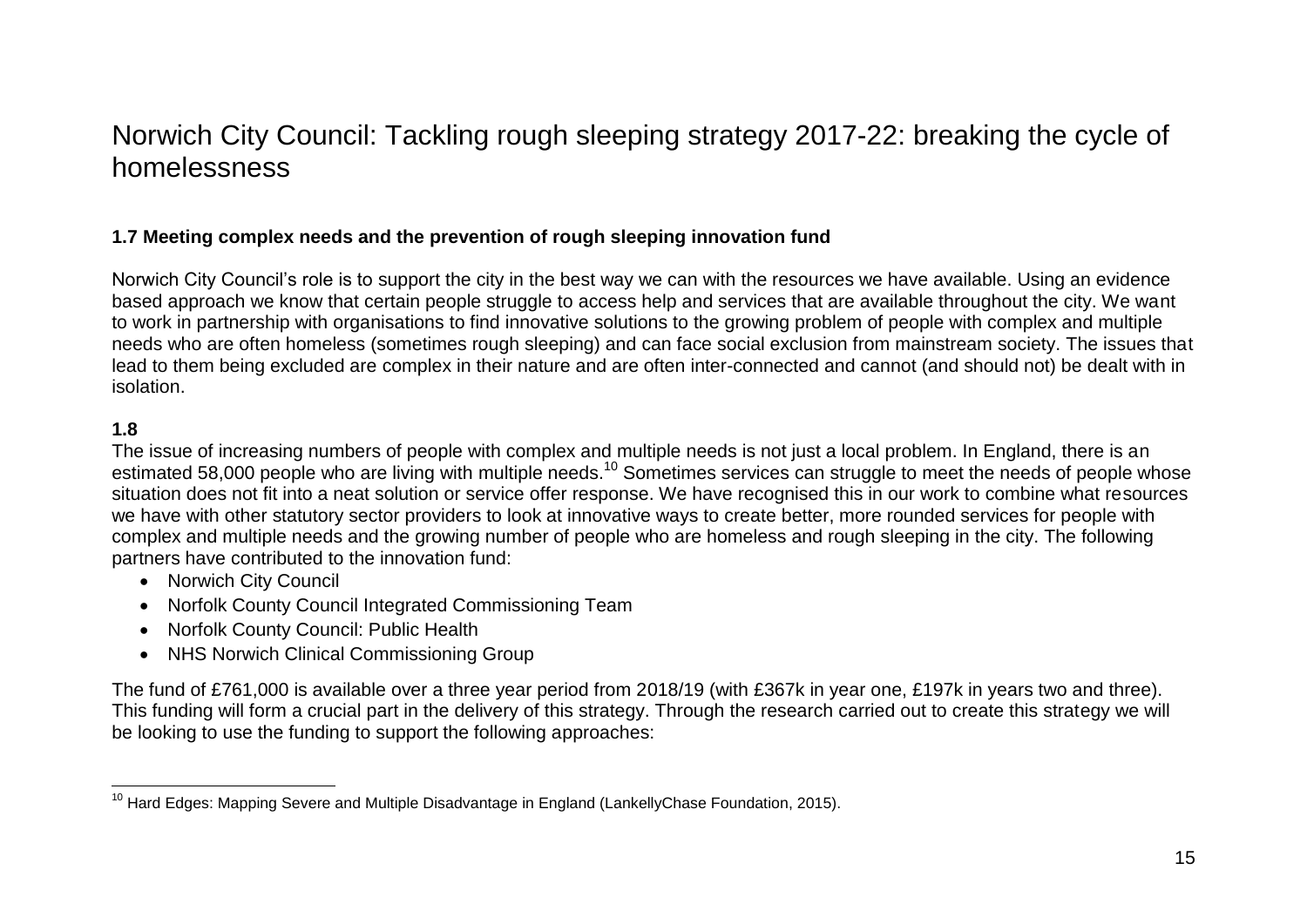- Relaunch of Making Every Adult Matter (MEAM) approach
- Housing First
- New techniques to reduce rough sleeping and engage with entrenched rough sleepers
- Improve capacity of day centres and bring evening food provision indoors

We know that these approaches can work and that this will ultimately help reduce and prevent the numbers of people sleeping rough on the streets of Norwich.

#### **1.9 Priority one actions**

 $\overline{a}$ 

| <b>Actions to support this</b><br>priority                                                               | Short $11$ .<br>medium $12$ or<br>long <sup>13</sup> term<br>priority? | Which partners will help<br>deliver this?     | How will we measure success?                                                                      |
|----------------------------------------------------------------------------------------------------------|------------------------------------------------------------------------|-----------------------------------------------|---------------------------------------------------------------------------------------------------|
| Work with our partners in<br>the Operational Police team<br>to help prevent and reduce<br>rough sleeping | All                                                                    | Norfolk Police/Norwich<br><b>City Council</b> | Reduction in rough sleeping and incidents of anti-<br>social behaviour on the streets of Norwich. |
| Create better links with faith                                                                           | Medium                                                                 | <b>Norwich City Council</b>                   | More services working in a joined-up way                                                          |

 $11$  Short term priorities will be completed in the first year of the strategy.

<sup>&</sup>lt;sup>12</sup> Medium term priorities will be completed in the second and third year of the strategy.

 $13$  Long term priorities will be completed in the fifth year of the strategy.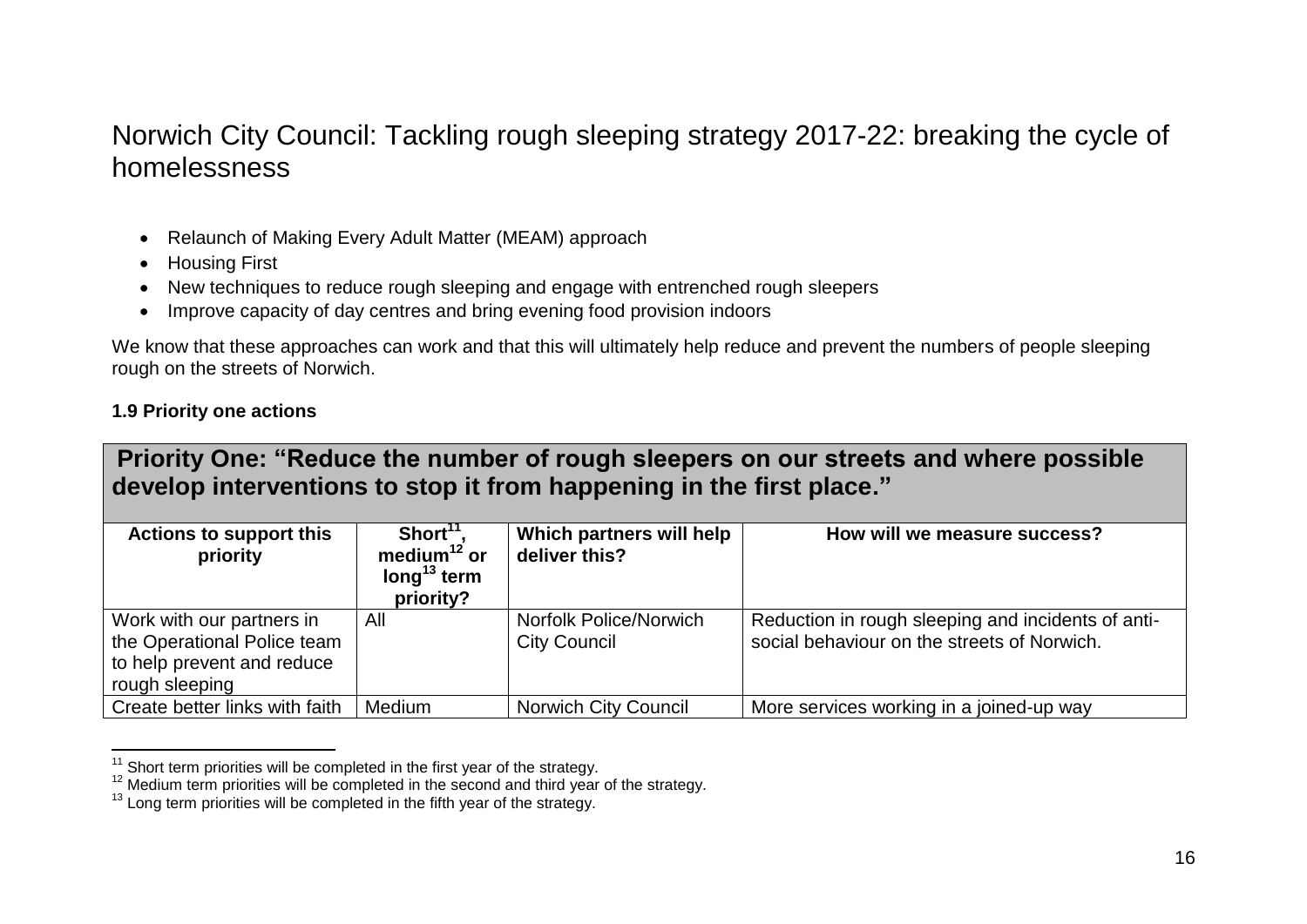| <b>Actions to support this</b><br>priority                                                                                                                                  | $Short11$ ,<br>medium $12$ or<br>long <sup>13</sup> term<br>priority? | Which partners will help<br>deliver this?                                            | How will we measure success?                                                                                                                                                                                                                                                                                                                                                      |
|-----------------------------------------------------------------------------------------------------------------------------------------------------------------------------|-----------------------------------------------------------------------|--------------------------------------------------------------------------------------|-----------------------------------------------------------------------------------------------------------------------------------------------------------------------------------------------------------------------------------------------------------------------------------------------------------------------------------------------------------------------------------|
| and charitable organisations<br>in the area                                                                                                                                 |                                                                       |                                                                                      | Avoid duplication                                                                                                                                                                                                                                                                                                                                                                 |
| Publicise homelessness,<br>housing advice and support<br>services especially amongst<br>hard to reach groups such<br>as people sofa surfing and<br>the wider general public | All                                                                   | <b>Norwich City Council/NHS</b><br>City<br>Reach/Homelessness and<br>advice agencies | More people stay in their home as a result of<br>homelessness prevention<br>More people find appropriate alternative<br>accommodation<br>More people access specialist support services<br>Provides reassurance to the public that there are<br>services available for rough sleepers and know<br>how they can help<br>Reduce duplication of services like free food<br>provision |
| Update our database of<br>services that work with<br>rough sleepers                                                                                                         | Medium                                                                | <b>Norwich City Council</b>                                                          | Help build effective partnerships with service<br>providers<br>Make the best use of resources available to help<br>rough sleepers                                                                                                                                                                                                                                                 |
| Explore the use of the<br>Homelessness Manchester<br>charter                                                                                                                | Medium                                                                | <b>Norwich City Council</b>                                                          | More effective use of resources and pulling<br>services together under one banner                                                                                                                                                                                                                                                                                                 |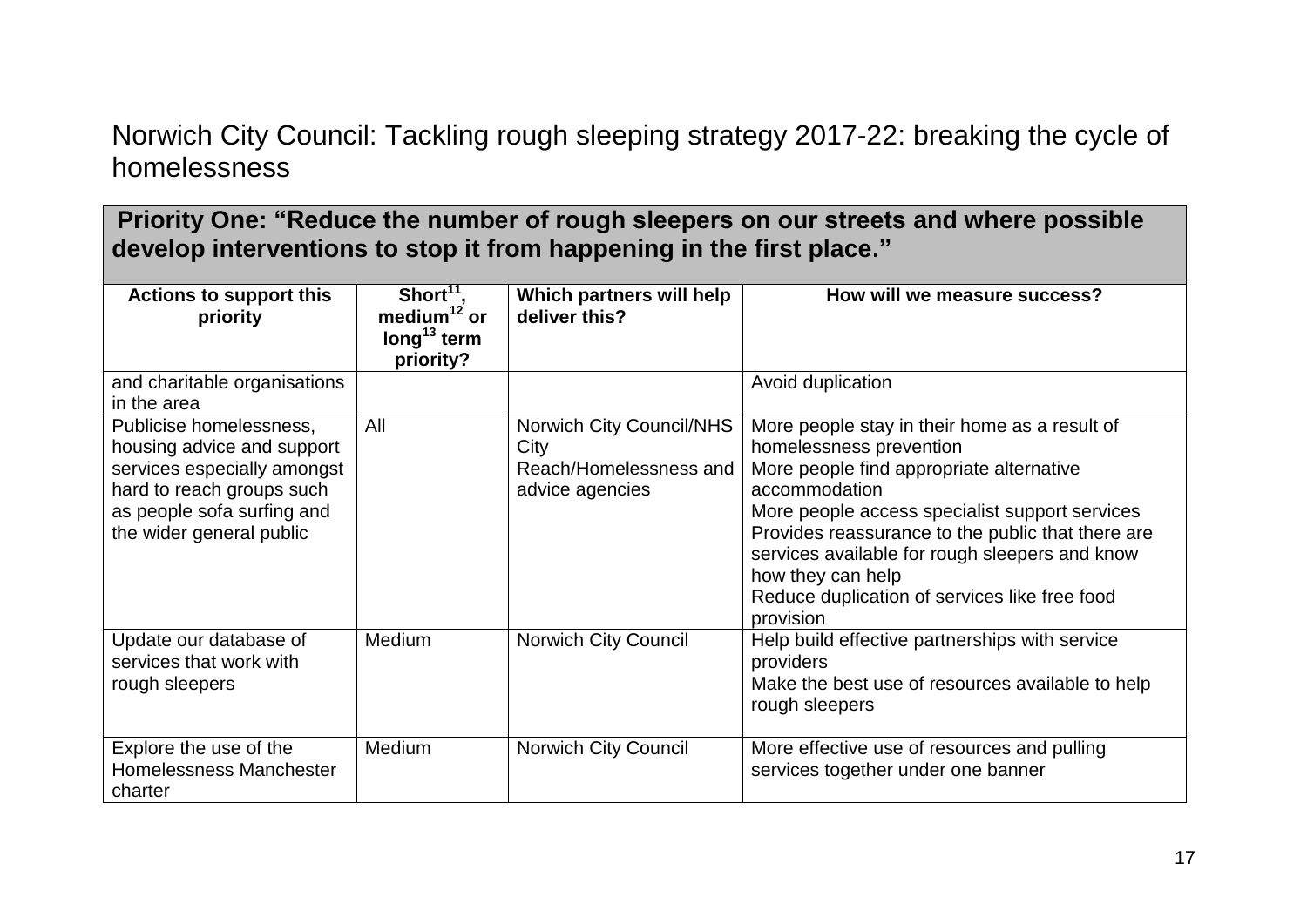| <b>Actions to support this</b><br>priority                                                                                                                                                          | Short $11$ ,<br>medium $12$ or<br>$\log^{13}$ term<br>priority? | Which partners will help<br>deliver this?                                        | How will we measure success?                                                                                           |
|-----------------------------------------------------------------------------------------------------------------------------------------------------------------------------------------------------|-----------------------------------------------------------------|----------------------------------------------------------------------------------|------------------------------------------------------------------------------------------------------------------------|
| From the findings of the<br>current (and future) health<br>needs audit influence future<br>commissioning of services<br>for homeless people so that<br>we can improve their health<br>and wellbeing | Medium and<br>long                                              | Norwich City Council/<br><b>Norfolk County Council -</b><br><b>Public Health</b> | Specialist housing and support services are tailored<br>to the needs of what the evidence tells us                     |
| Develop a safe surrender<br>scheme for people in social<br>housing tenancies                                                                                                                        | Short and<br>medium                                             | Norwich City Council                                                             | A reduction in the number of people who abandon<br>their housing and the numbers who are excluded<br>from our register |
| Identify people at risk of<br>rough sleeping earlier,<br>especially those people who<br>are sofa surfing through<br>better monitoring of housing<br>advice contacts                                 | Medium                                                          | Norwich City Council                                                             | Reduction in number of people rough sleeping who<br>were former sofa surfers and had accessed<br>housing advice        |
| Develop Housing First on a<br>larger scale                                                                                                                                                          | All                                                             | Partners identified in<br>complex needs innovation<br>fund                       | Number of people who move on and make the<br>transition to settled housing<br>Reduction in repeat homelessness         |
| Improve the experience of                                                                                                                                                                           | Medium                                                          | <b>Norwich City Council/NHS</b>                                                  | Carry out further rough sleeper questionnaires and                                                                     |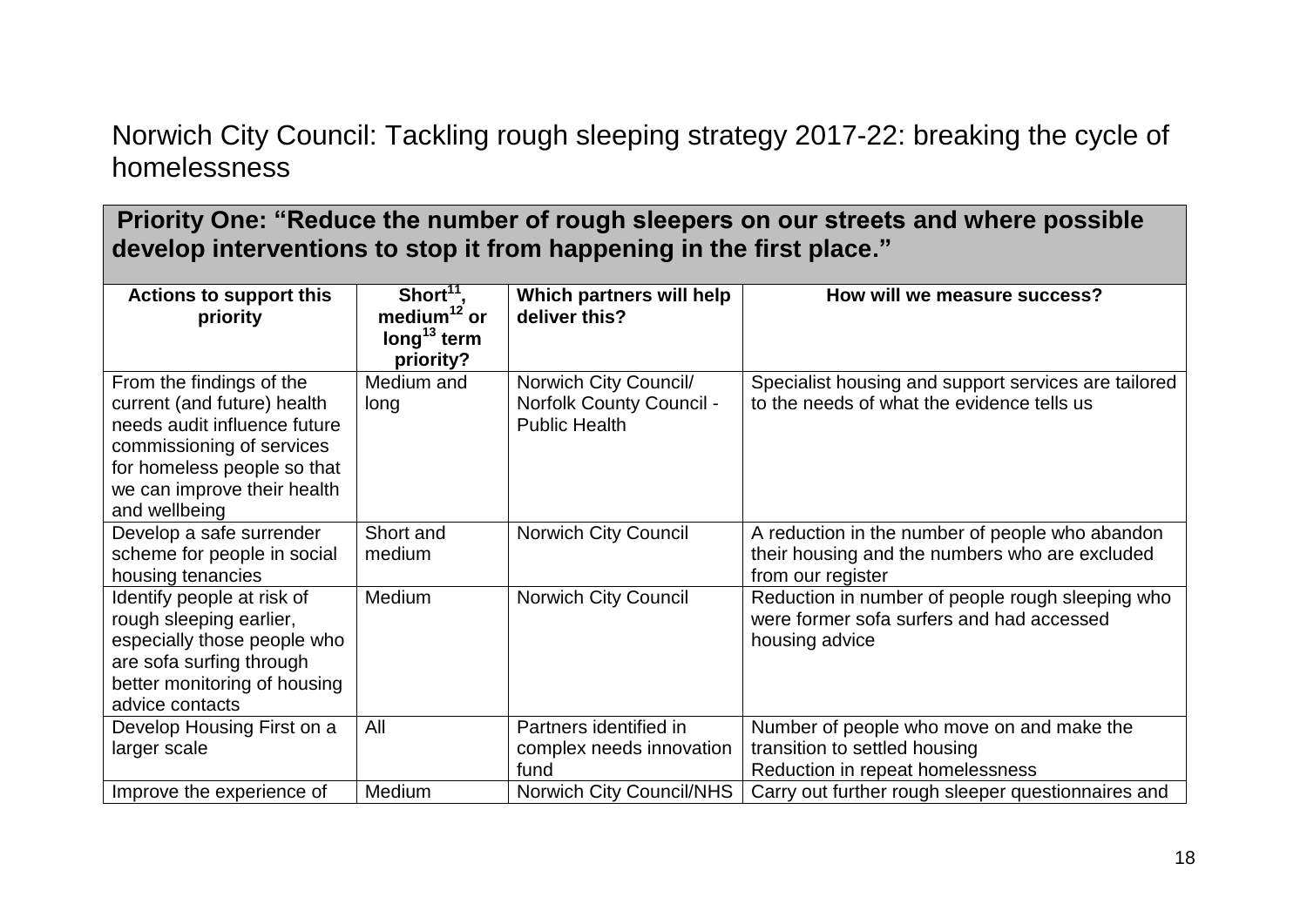| <b>Actions to support this</b><br>priority                                                                                                                                  | Short $11$ ,<br>medium $12$ or<br>$\log^{13}$ term<br>priority? | Which partners will help<br>deliver this?                      | How will we measure success?                                                                                        |
|-----------------------------------------------------------------------------------------------------------------------------------------------------------------------------|-----------------------------------------------------------------|----------------------------------------------------------------|---------------------------------------------------------------------------------------------------------------------|
| rough sleepers accessing<br>help at council homeless<br>teams with a clear offer of<br>what help is available                                                               |                                                                 | City Reach (service user<br>group)                             | use previous surveys as a baseline                                                                                  |
| Forge closer links with<br>organisations who can<br>provide humanitarian help to<br>people who are destitute<br>and have no recourse to<br>public funds                     | <b>Short</b>                                                    | <b>Norwich City Council</b>                                    | Increased options for migrants who are destitute<br>Reduction in numbers of rough sleepers who are<br>destitute     |
| At every opportunity<br>highlight the findings of the<br><b>Greater Norwich homeless</b><br>health needs audit with<br>providers and<br>commissioners of health<br>services | All                                                             | Norwich City Council                                           | Improve health of our homeless population<br>Reduce homelessness and untimely deaths<br>Prevent repeat homelessness |
| Deliver the meeting complex<br>needs and the prevention of<br>rough sleeping innovation                                                                                     | All                                                             | Funders(potential future<br>funders) and successful<br>bidders | Reduction in street homelessness<br>Meeting other identified outcomes of funding                                    |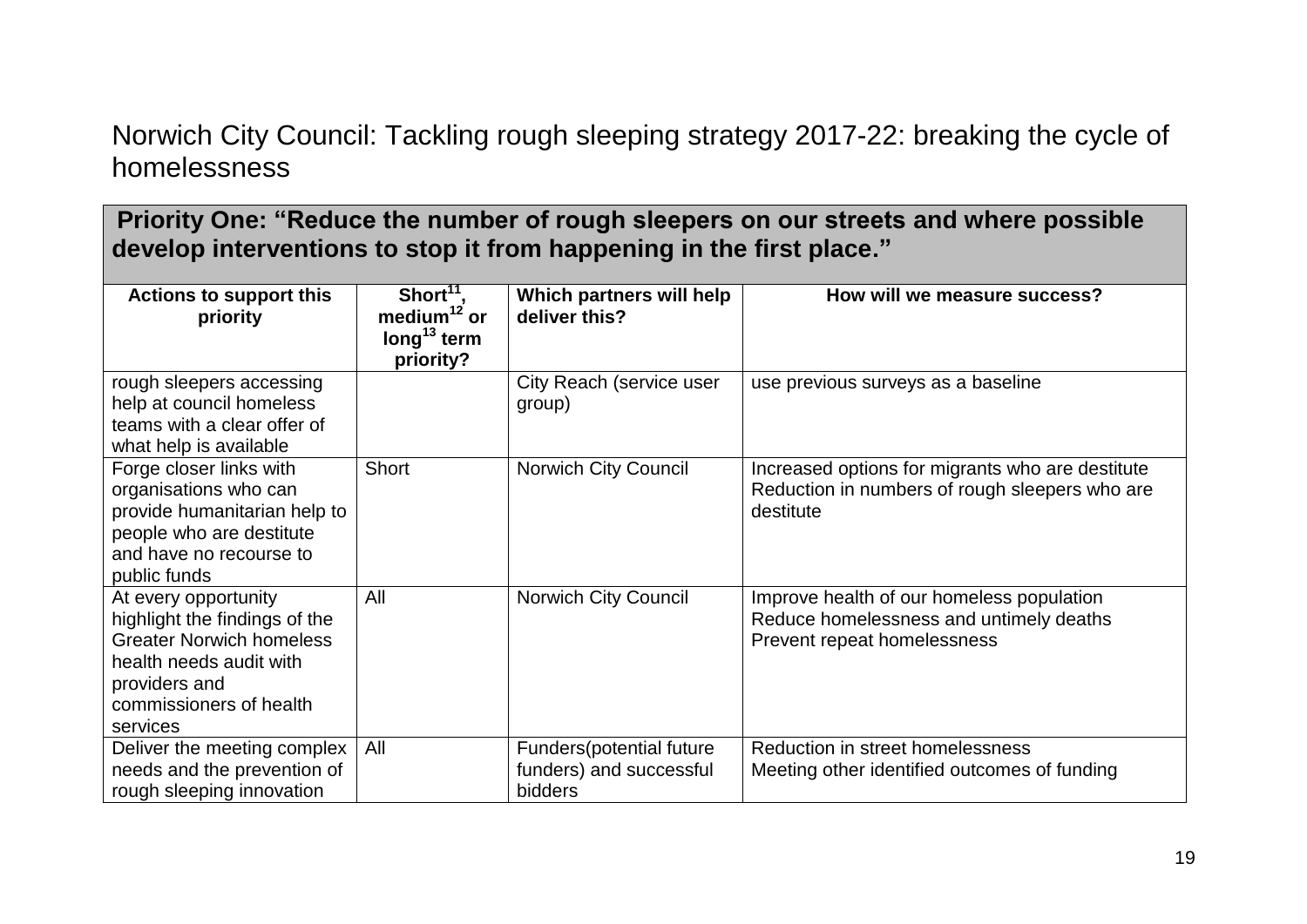| <b>Actions to support this</b><br>priority | Short <sup>11</sup><br>medium <sup>12</sup> or<br>long <sup>13</sup> term<br>priority? | Which partners will help<br>deliver this? | How will we measure success? |
|--------------------------------------------|----------------------------------------------------------------------------------------|-------------------------------------------|------------------------------|
| fund with partners                         |                                                                                        |                                           |                              |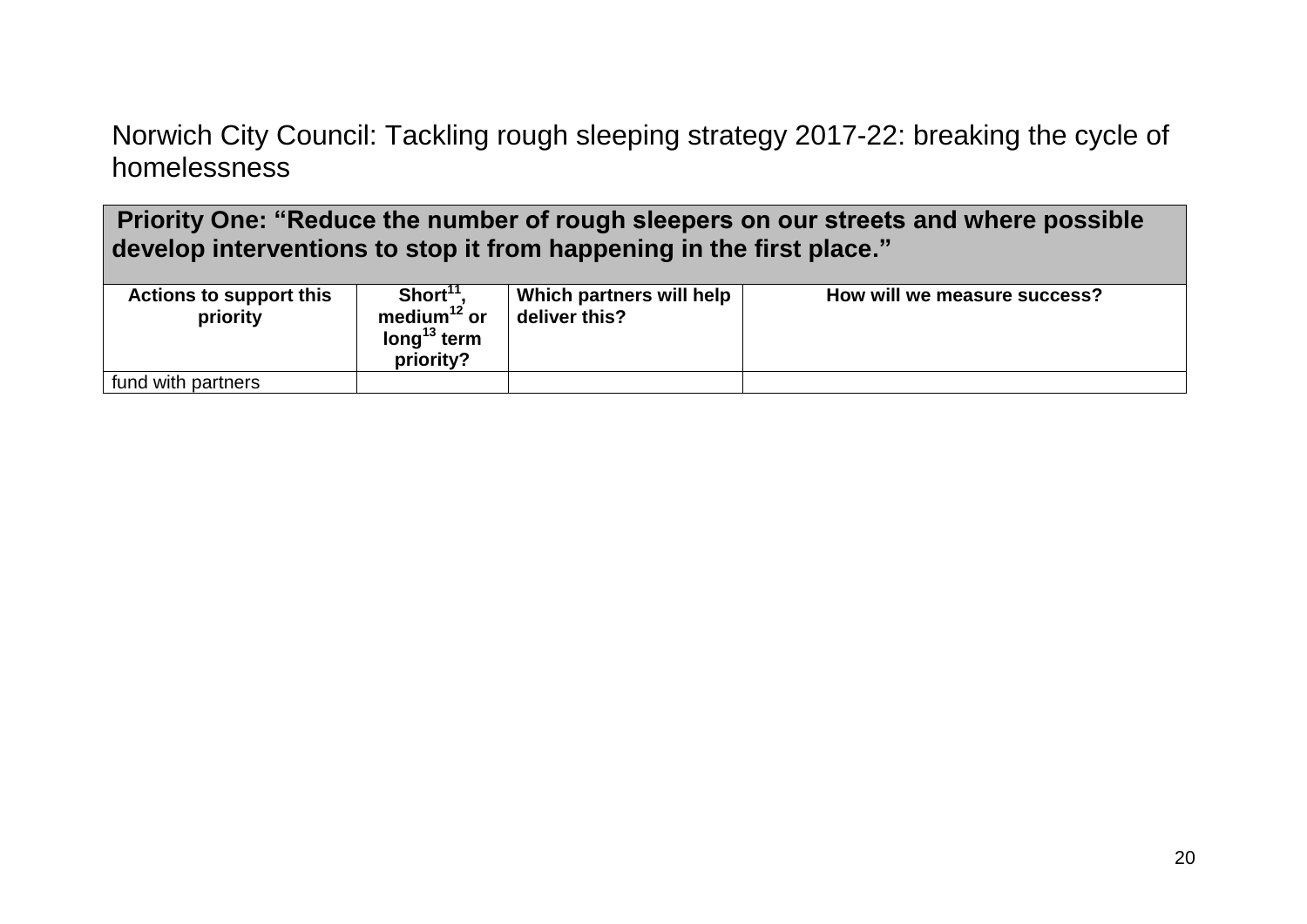2. Priority two:

### **"Actively case manage rough sleepers who are reluctant to engage (with help available) by using an assertive outreach model."**

#### **2.1 What does this mean?**

Unfortunately we are increasingly seeing a population of people who are unwilling to engage with support services and continue to engage in a lifestyle which can include begging, anti-social behaviour, street drinking and substance abuse. Not only does this have negative consequences for the individual, but also for people working in and visiting the City; with increased costs for services such as the Police and acute health services.

As in common with other cities in England significant proportions of the people on the street have accommodation but will continue in this type of behaviour. A consistent approach with our partners needs to be taken to help engage with people who choose this lifestyle by focusing on managing risks and harm, and promoting appropriate behaviour with an alternative offer to a life on the streets. A particular issue amongst this population is that by continuing to engage in this type of behaviour it can place their accommodation at risk, and increase the likelihood of rough sleeping in the future, placing them in a revolving cycle of homelessness and street lifestyle.

Through statistics (from 2016/17) provided by our rough sleeper outreach service we know that 40% of people assessed had two or more support needs, including: mental health, physical health, criminal justice involvement, learning disability, alcohol and drug use. These support needs are compounded by the growing issue of repeat presentations of clients (at Bishopbridge House) revolving around the homelessness system. Over the course of 2016/17, 74 people returned to the service during the same year. Whilst there has always been an element of revolving door clients we are now seeing more of these clients than ever. The following table shows the level of need of people assessed by the rough sleeper outreach team: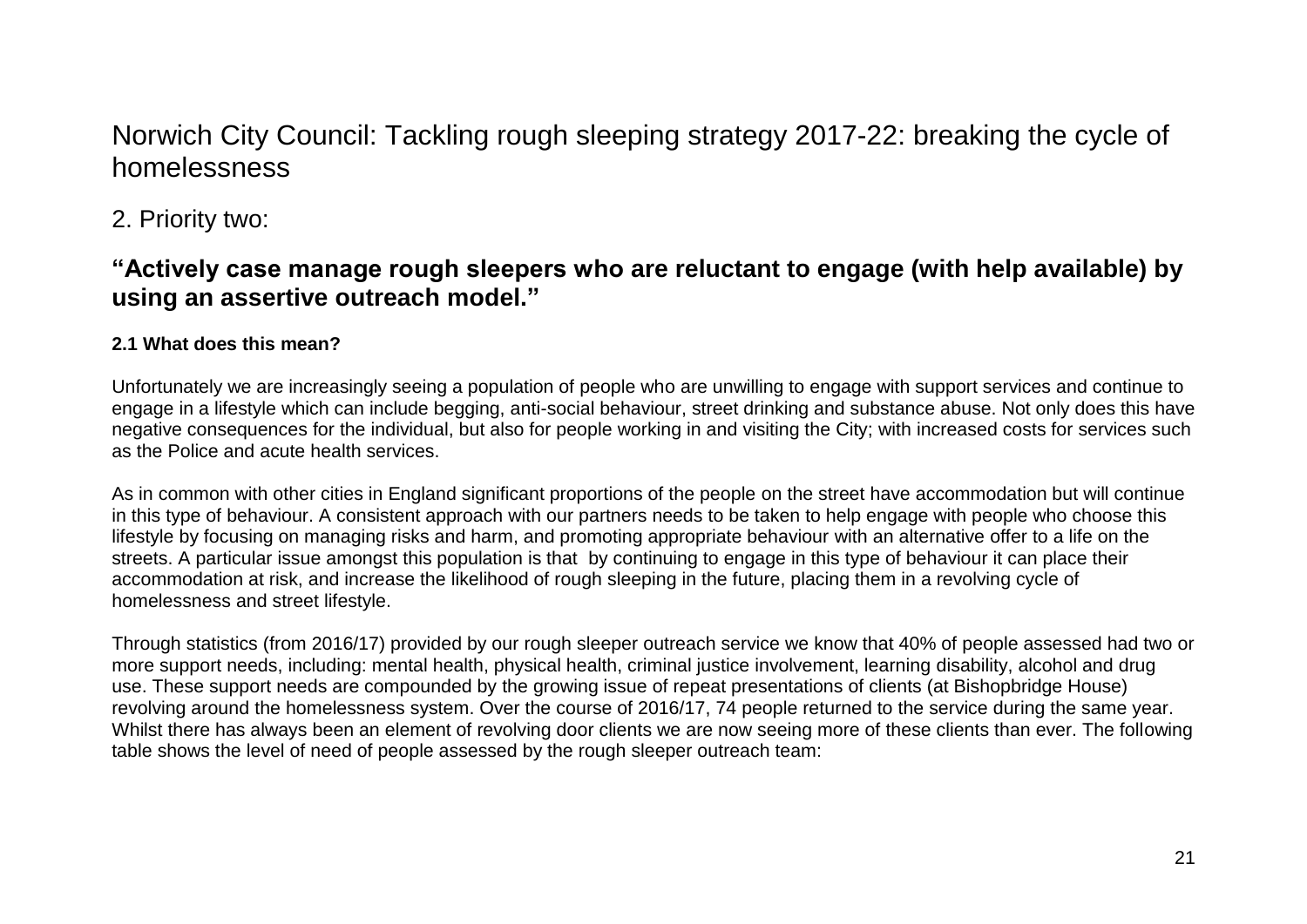| Level of need <sup>14</sup>                                                                                                                              | <b>Housing need</b>                                                                                                                     | Level of help                                                                                                                                                                                        | % (and number)<br>of people <sup>15</sup> |
|----------------------------------------------------------------------------------------------------------------------------------------------------------|-----------------------------------------------------------------------------------------------------------------------------------------|------------------------------------------------------------------------------------------------------------------------------------------------------------------------------------------------------|-------------------------------------------|
| None or one<br>support need<br>indicator identified<br>and needs help to<br>access housing.                                                              | Vulnerably housed or rough<br>sleeping                                                                                                  | Light touch.<br>Give advice around housing<br>options and help available.                                                                                                                            | 60% (397)                                 |
| Struggles to live<br>independently and<br>needs help to<br>access housing<br>and support<br>services. Will have<br>2 support need<br>indicators.         | As above but more likely to<br>be a rough sleeper over an<br>extended period of time<br>(months).                                       | Signpost and support to support<br>services available.<br>Actively support to find housing<br>options.                                                                                               | 25% (164)                                 |
| Struggles to live<br>independently and<br>needs help to<br>access housing<br>and support<br>services. Will have<br>3 or more support<br>need indicators. | As above but more likely to<br>be rough sleeping for an<br>extended period of time<br>(years) and are likely to be<br>chronic homeless. | Multi-agency disciplinary approach.<br>Flexible housing options available<br>including housing first.<br>Likely to need help accessing<br>social or mental health care<br>assessments (if required). | 15% (102)                                 |

 $\overline{a}$ <sup>14</sup> Support need indicators include: mental health, physical health, criminal justice involvement, learning disability, alcohol use and drug use.

<sup>&</sup>lt;sup>15</sup> Estimates based on needs identified by Rough sleeper outreach service in 2016-17. 663 cases were assessed or closed during this period; of these there were 446 individual people (not all will be rough sleepers but the majority will have been rough sleeping recently or insecurely housed). A number of these were repeat presentations to the service.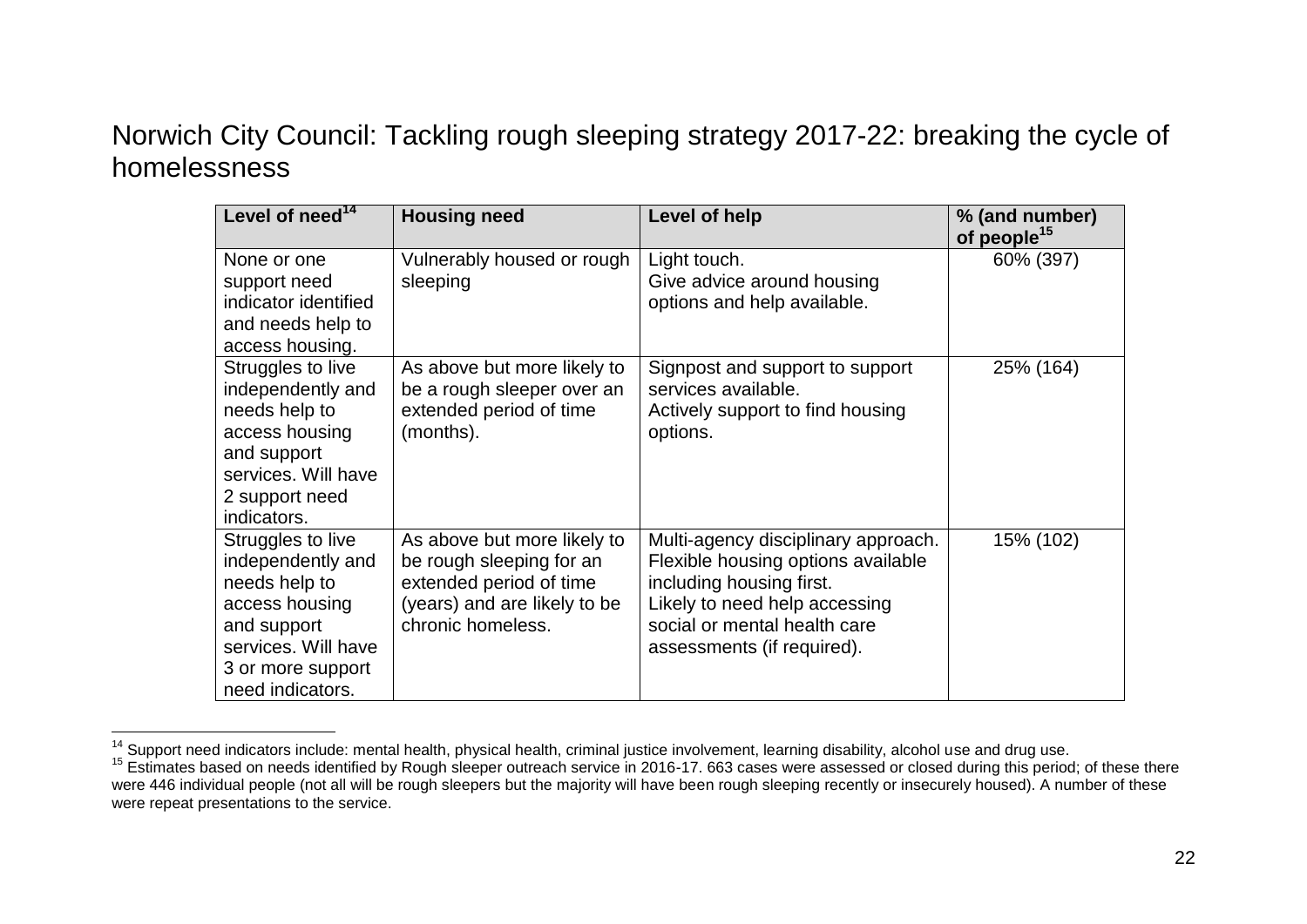#### **2.2 Priority two actions:**

**Priority two: "Actively case manage rough sleepers who are reluctant to engage (with help available) by using an assertive outreach model."**

| <b>Actions to support this</b><br>priority                                                                                                                                   | Short <sup>16</sup> ,<br>medium $17$ or<br>$\log^{18}$ term<br>priority? | Which partners will help<br>deliver this?                                                                                        | How will we measure success?                                                                                                                                          |
|------------------------------------------------------------------------------------------------------------------------------------------------------------------------------|--------------------------------------------------------------------------|----------------------------------------------------------------------------------------------------------------------------------|-----------------------------------------------------------------------------------------------------------------------------------------------------------------------|
| Work with our partners in<br>substance misuse and mental<br>health services to increase<br>engagement with rough<br>sleepers to help support them<br>into treatment services | Medium                                                                   | Norwich City Council/ Norfolk<br>and Suffolk Foundation<br>Trust(NSFT)/ Norfolk County<br>Council/ Public Health/<br>Norwich CCG | Visible reduction in homeless street drinkers<br>and people using drugs on the streets.<br>Reduction in number of rough sleepers with<br>dual diagnosis <sup>19</sup> |
| Work with our partners to<br>develop a protocol for people<br>who do not engage with<br>support offered to help get<br>them off the streets                                  | <b>Short</b>                                                             | Norwich City Council/ Norfolk<br>Police/ Voluntary and faith<br>sector/Norfolk County<br>Council/ NSFT                           | Reduction in the numbers of entrenched rough<br>sleepers.                                                                                                             |

 $\overline{a}$  $16$  Short term priorities will be completed in the first year of the strategy.

 $17$  Medium term priorities will be completed in the second and third year of the strategy.

<sup>&</sup>lt;sup>18</sup> Long term priorities will be completed in the fifth year of the strategy.

<sup>19</sup> Essentially, the **meaning** of **dual diagnosis** is when someone struggles with both a mental health disorder and substance abuse problems.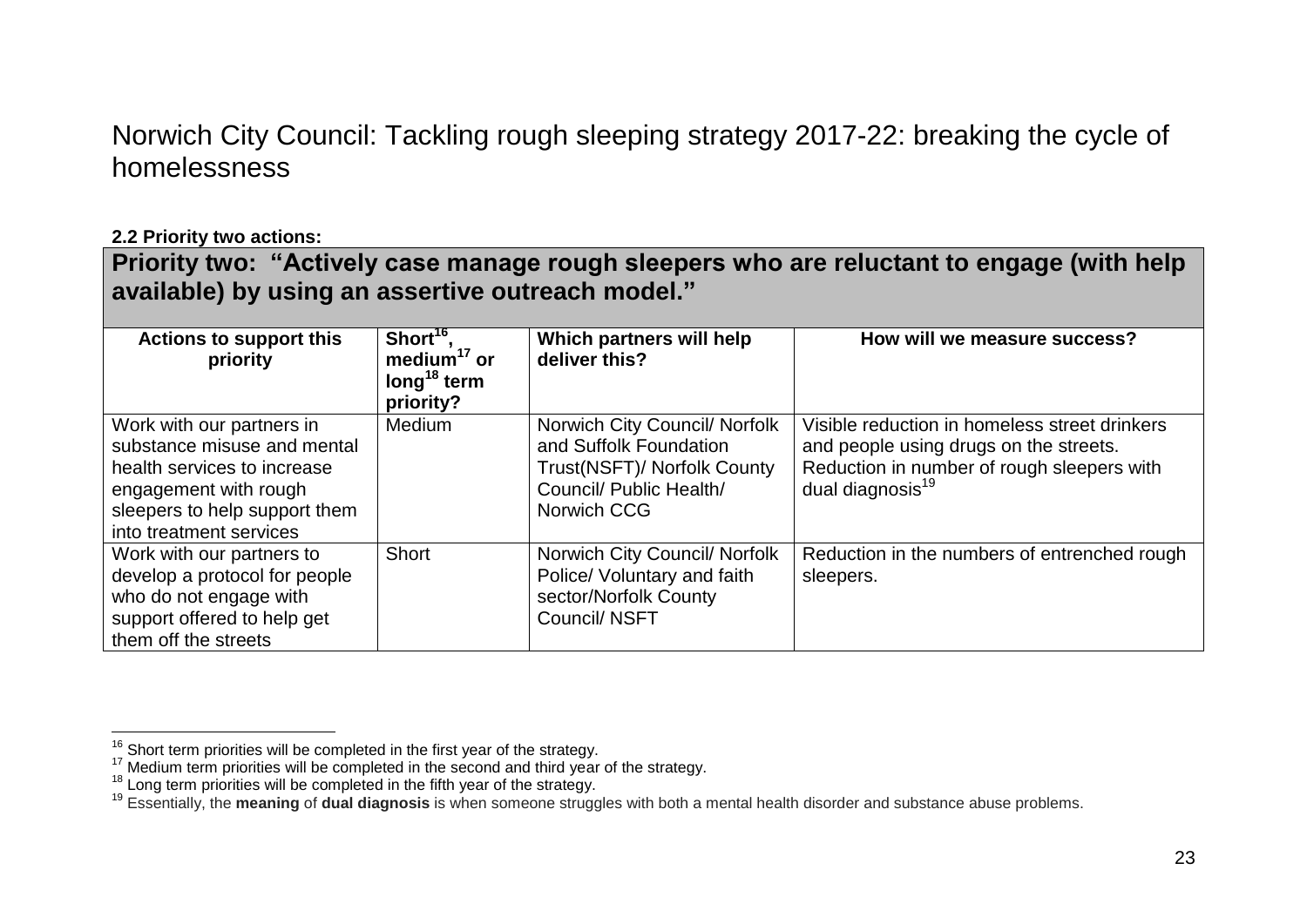3. Priority three:

### **"Make the best use of our supported housing system to help people move away from homelessness for good."**

#### **3.1 What does this mean?**

It is estimated that there are 58,000 individuals in Britain who face problems of homelessness, substance misuse and offending in any one year.<sup>20</sup> A majority of these people will have experienced mental health problems. People with complex and multiple needs are more likely to make contact with emergency services such as:

- Accident and Emergency
- Police
- Ambulance services
- Crisis mental health team
- Rough sleeper outreach team

 $\overline{a}$  $^{20}$  Hard Edges: Mapping Severe and Multiple Disadvantage in England (LankellyChase Foundation, 2015).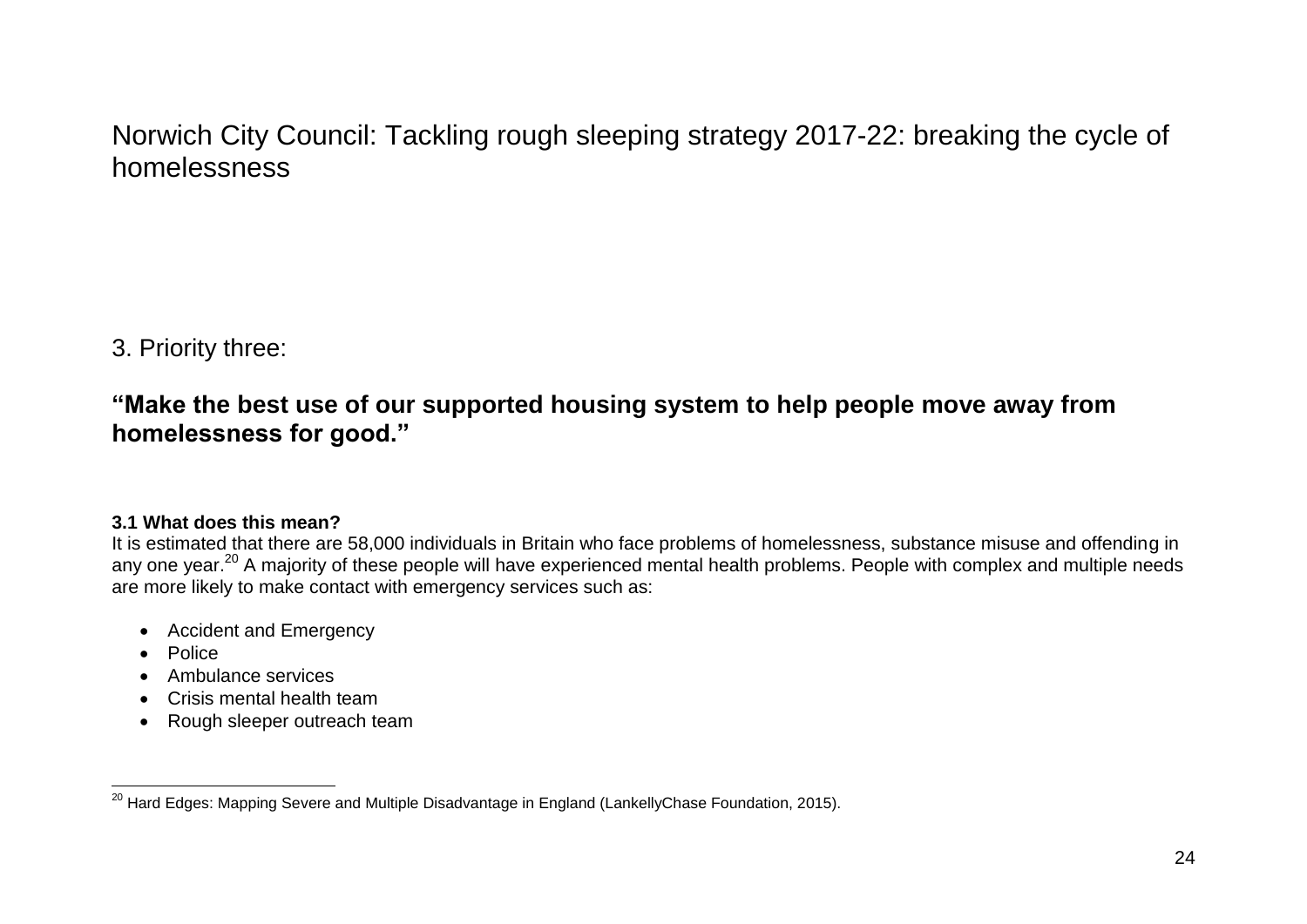It is estimated that accessing these types of services is costly compared to mainstream services and that the costs attributed to the 58,000 people are between £1.1 billion to £2.1 billion per year.<sup>21</sup> One of the problems of non-emergency mainstream services for this client group is that they often provide help for one single condition and cannot deal with the multiple issues that people present with. Providing accommodation for people with multiple and complex needs is just one part of the jigsaw and it is important that a whole range of support is provided that keeps an individual in their accommodation. "People experiencing multiple needs are likely to live in poverty and experience stigma, discrimination, isolation and loneliness."<sup>22</sup>

In greater Norwich we have some strong examples of agencies that are working together to help people with complex needs, these include a pilot Housing First initiative and previously a Making Every Adult Matter service. These two initiatives have made a real difference in helping people access the care they need so that they can sustain their accommodation. In order to carry on this work we need to share the learning and experiences so that we can continue and develop this way of working thereby helping more people with multiple and complex needs in the future.

#### **3.2 Making Every Adult Matter (MEAM) service**

St Martin Housing Trust had a 16 months contract with Norwich City Council and its partners from Broadland and South Norfolk Councils to provide a MEAM Co-ordinator role.

The MEAM co-ordinator worked with Local Authorities, the local voluntary sector, statutory services ensuring a comprehensive service is available to those considered most vulnerable as highlighted in strategies including Make Every Contract Count, DCLG and the joint initiative Making Every Adult Matter (MEAM) 2009. The MEAM approach is designed to deliver better coordinated services, improve outcomes, and improve costs, for those individuals who have multiple and complex needs and have been excluded from most other services. Six months into the project 24 individuals have been referred into the service, 22 of which are still currently supported. 73% clients who have access the service have been assessed as having multiple complex needs. In the

 $\overline{a}$  $21$  Ibid.

<sup>&</sup>lt;sup>22</sup> Solutions from the frontline, (Making Every Adult Matter Coalition, Clinks, Homeless Link and Mind).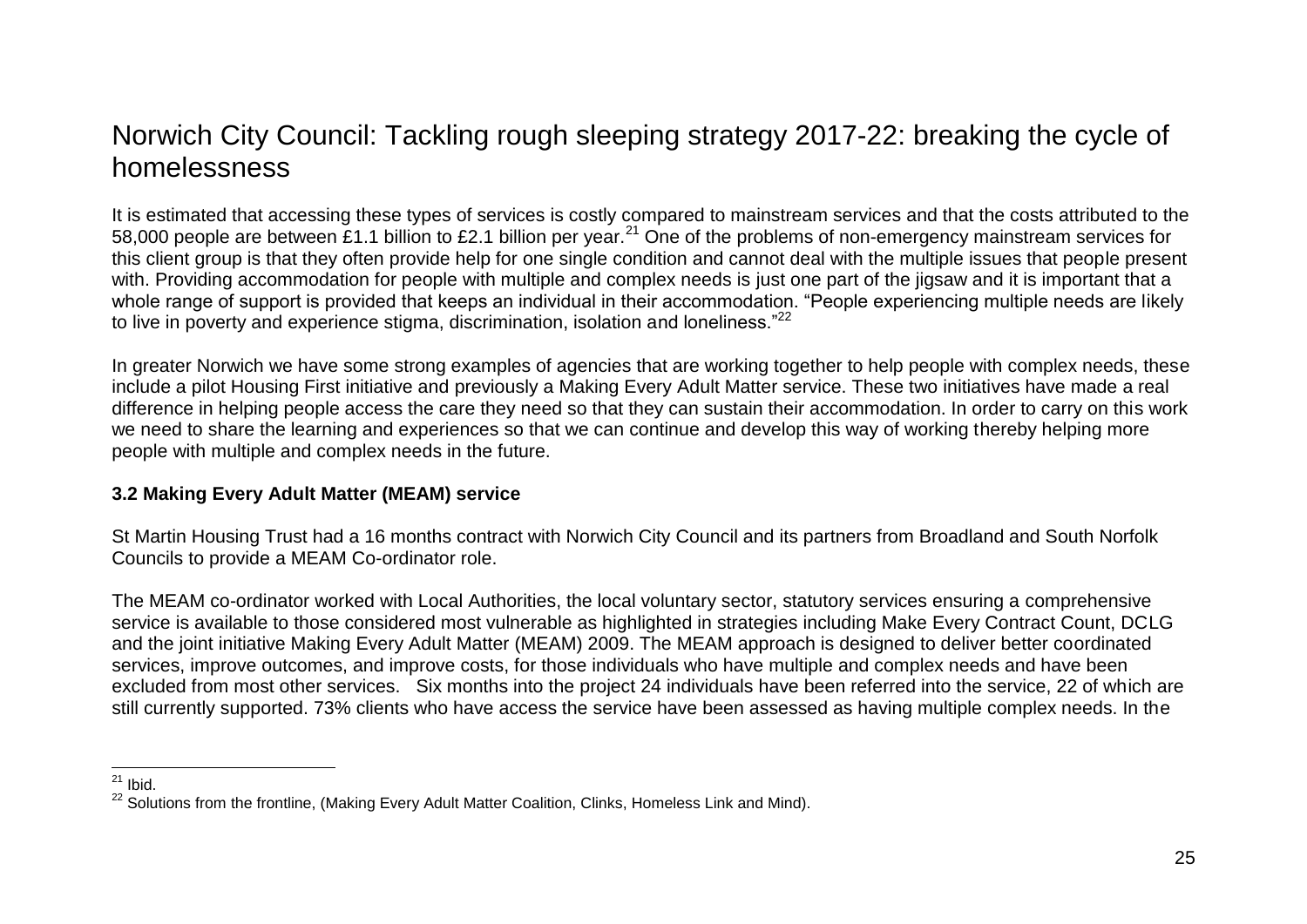first six months using an industry recognised tool<sup>23</sup> to measure client usage of services: offending, health, drug and alcohol and housing, two case studies have showed a saving of £55,628 to these services compared to the previous six months without the service.

#### **3.3 Post-detox facility required in greater Norwich**

In consultation with service users, Public Health and housing providers in the area we have identified that there is a need for this type of facility. People who have successfully undergone treatment with their alcohol or substance misuse struggle to find accommodation where people are not using alcohol or substances. The greater likelihood is that people will relapse and will become homeless again. This type of provision has the potential to break the cycle of homelessness providing people with a more stable future.

#### **3.4 Future funding of supported housing**

Since July 2011 (with the announcement of the Coalition government's proposal to reform Housing benefit for supported housing) there has been considerable uncertainty for the future funding of supported housing. This uncertainty is set against a background of cuts, for example, to the Supporting People program.

There are a number of threats to the future of supported housing from the following areas:

- Housing Benefit Reform Supported Housing consultation in July 2011: Announced that the government were looking at how supported housing would be funded in the future.
- Welfare Reform and Work Act 2016: saw the introduction of rent reductions for social landlords.

 $\overline{a}$  $^{23}$  Tool designed by MEAM, with FTI Consulting/Compass Lexecon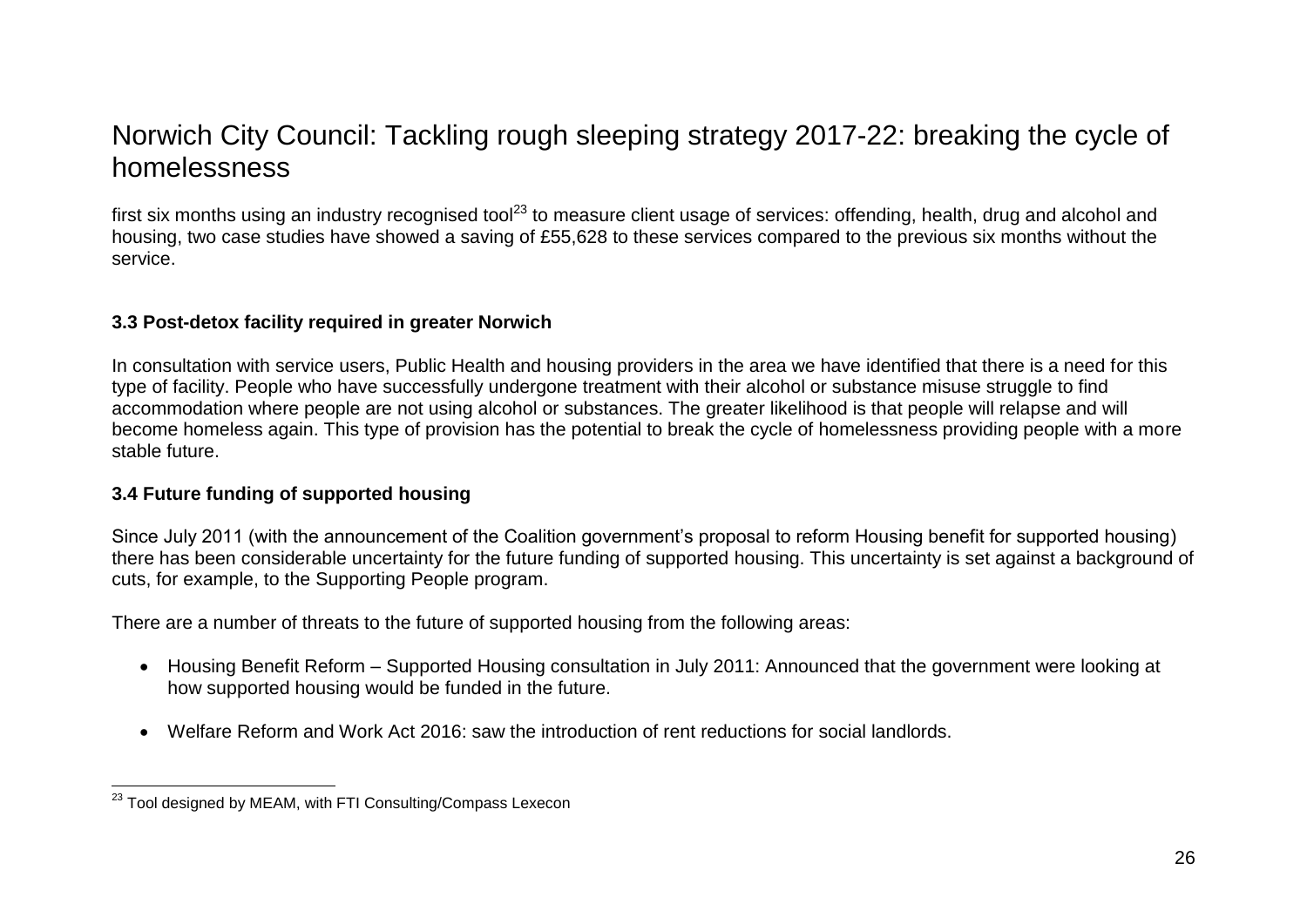Likelihood that funding for short-term supported will be removed from the welfare system in 2020 and replaced with funding paid directly to upper tier and unitary authorities.<sup>24</sup>

#### **3.5 Housing Benefit Reform**

In July 2011, the Government said that the current Housing Benefit arrangement for supported housing no longer works for the following reasons and proposed a supported housing review<sup>25</sup>:

- The processing of these benefit claims has become too complicated.
- It is incompatible with other government policies for example: Personal budgets where an individual is enabled to exercise choice in commissioning their own care.
- Does not provide extra help to those requiring personal care or support whose landlord is not one of the prescribed types.
- Provides uncertainty for the housing sector in how rents are determined and could potentially make schemes financially unviable.
- It is costly for local authorities who have to sometimes meet the cost themselves for expensive schemes.

 $\overline{a}$ <sup>24</sup> At the time of writing (17/01/2018) the government are consulting on these and other proposed reforms to short-term supported housing. For more information please see:<https://www.gov.uk/government/consultations/funding-for-supported-housing-two-consultations>

<sup>&</sup>lt;sup>25</sup> DWP, Housing Benefit Reform - Supported Housing, July 2011.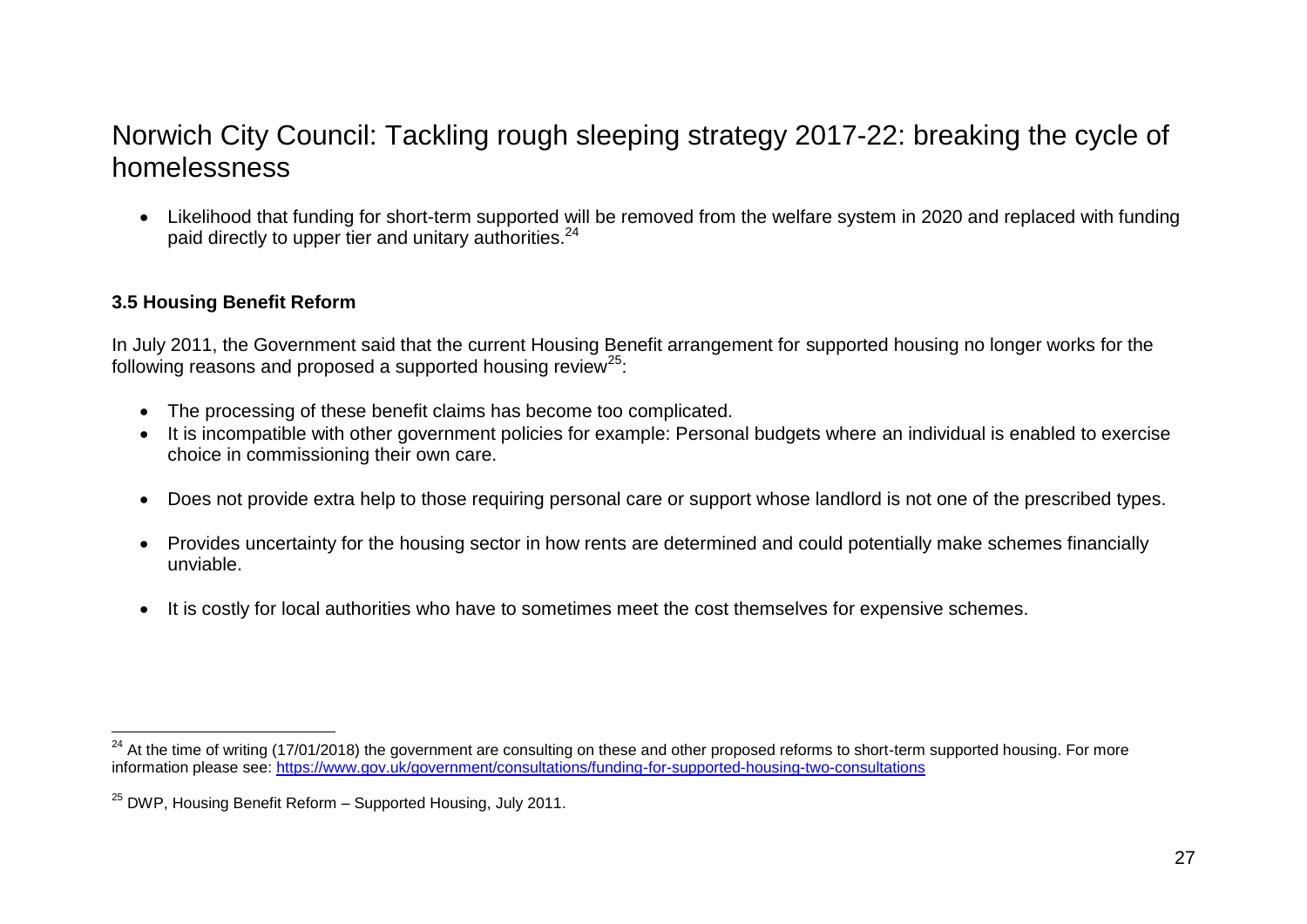Whilst it has been reported that providers recognise funding for supported housing requires reform; the delay (since the announcement of the consultation in July 2011) of any clear policy from the government has created uncertainty within the sector. The consultation set out three types of supported housing based on the different level of benefits available to tenants:

- Group one: Local Housing Allowance (LHA) plus a fixed sum.
- Group two: LHA plus a locally determined top-up.
- Group three: Registered providers with regulated rents plus eligible service charges.

The National Housing Federation has been critical of the above categories used by the government as the distinction between the different types of supported housing was unclear and could jeopardise the original aim of creating a simpler system.<sup>26</sup>

After considerable delay in October 2017 the government published a further consultation on the future funding arrangements for supported housing. At the time of writing this consultation closes on 23 January 2018.<sup>27</sup> The main proposals aim to define what short-term supported housing is and to remove the funding from the welfare system; instead paid directly to upper tier and unitary authorities in an initially ring-fenced budget. There is considerable risk using this approach as it is removing funding currently controlled by district authorities who administer it through the welfare system and hold the main duties around homelessness.

#### **3.6 Welfare Reform and Work Act 2016: Rent reductions for social landlords**

The Summer Budget of 2015 saw the announcement of rent reductions for social housing landlords. The Government announced that it wanted social landlords to play their part in helping reduce the welfare bill by reducing rents by 1% a year for 4 years. These measures were introduced via the Welfare Reform and Work Act 2016. During the passage of the bill through Parliament a number of supported housing providers called for an exemption from the rent reduction. Evidence provided

 $\overline{a}$  $^{26}$  NHF response to DWP consultation on Housing Benefit and Supported Housing, (NHF,2011).

<sup>&</sup>lt;sup>27</sup> At the time of writing (17/01/2018) the government are consulting on these and other proposed reforms to short-term supported housing. For more information please see:<https://www.gov.uk/government/consultations/funding-for-supported-housing-two-consultations>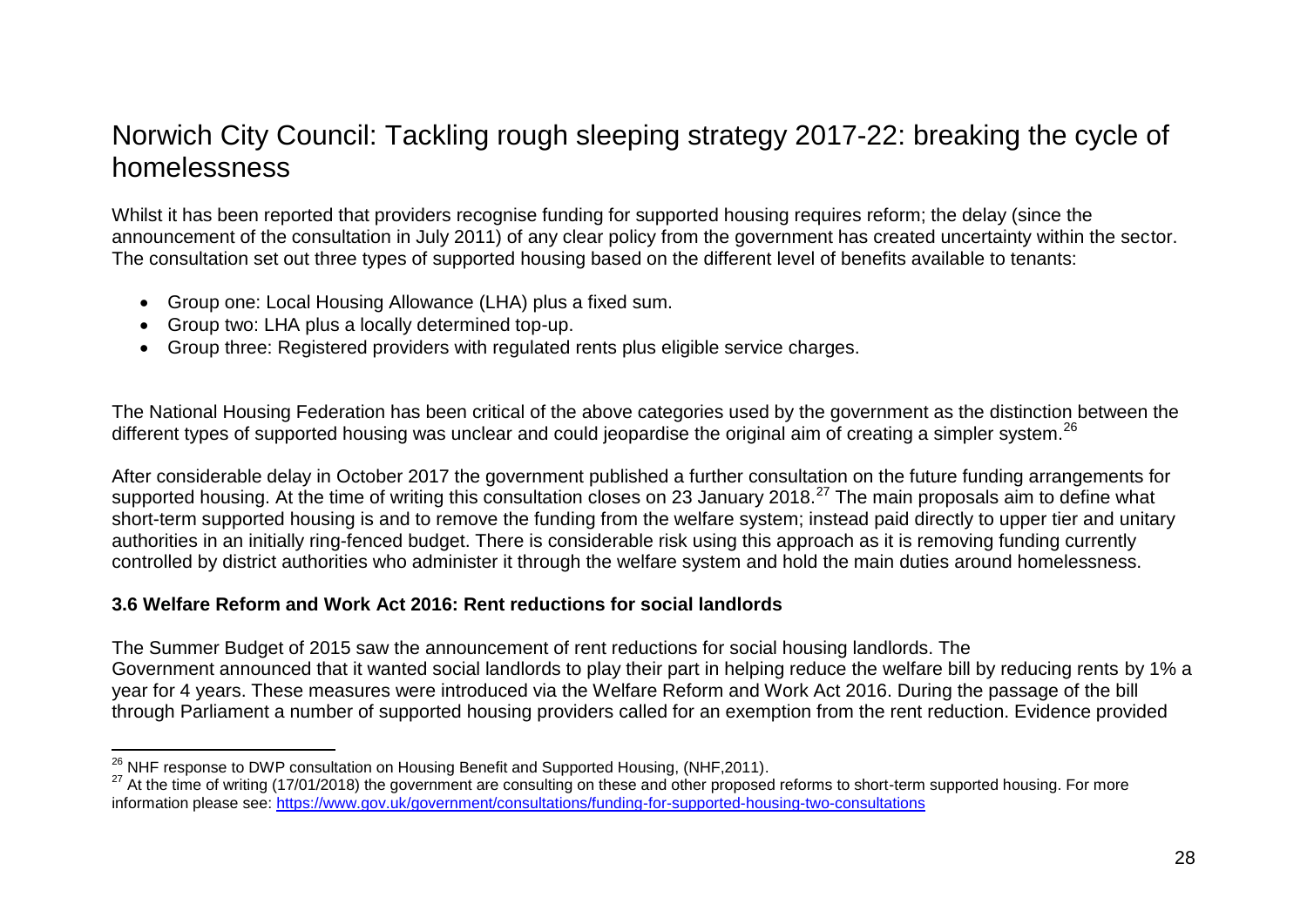showed that in an analysis of 14 homelessness supported housing providers this policy would lead to half of them having to close some services, whilst another four would have to stop working with clients with the most complex needs.<sup>28</sup>

On 27 January 2016 the government announced that the introduction of rent reductions in the supported housing sector would be delayed by one year from 01 April 2016. Whilst the delay has been welcomed amongst the sector the continued uncertainty has made it very difficult for providers to plan for the future.

#### **3.7 Supported housing in greater Norwich**

We have approximately 350 bed spaces in greater Norwich for people who are single homeless. The majority of these are based in Norwich, the towns of South Norfolk and the suburbs of Norwich. These services are important in providing people with pathways back to independent living. We need to ensure that people can access and move through these services as quickly and effectively as possible giving an individual the best possible chance of success when leaving. It is important that people can leave the services as quickly as possible when they no longer need it. The reasons for this are two-fold; to prevent silt up of this valuable resource and preventing access for people needing the service. The actions below are designed to help the supported housing system work as effectively as possible.

#### **3.8 Supported housing move-on survey**

The Homeless Link Move On Plans Protocol (MOPP) toolkit is designed to help local authorities and service providers audit resettlement needs in homelessness services. The toolkit was used in May 2014 with supported housing providers across greater Norwich and highlighted the following:

 47 out of 499 planned moves were made into the private rented sector (because landlords were unwilling to let to people on Housing Benefit

 $\overline{a}$  $^{28}$  Page 20, Paying for supported housing briefing paper, (House of Commons Library, July 2016)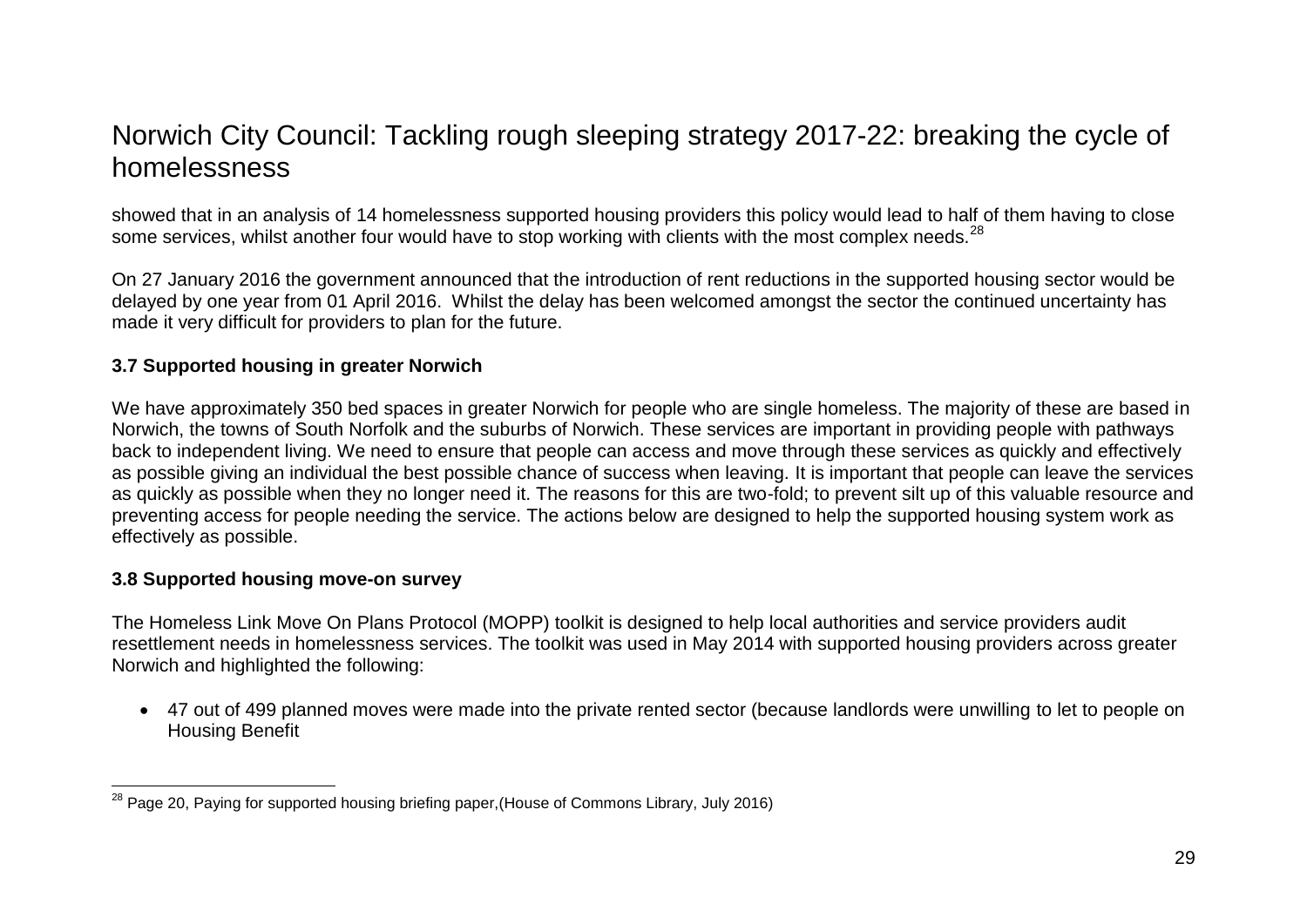- $\bullet$  85 of the 140 clients were ready to move on were unable to move on because 46 were waiting for social housing, 29 for 2<sup>nd</sup> stage supported housing, 8 for  $1<sup>st</sup>$  stage accommodation and 2 for long term care
- evidence of good practice amongst providers that should be shared with other providers including: reducing evictions for arrears/behaviour, abandonments and improving client engagement
- problem of exclusion from  $1<sup>st</sup>$  to  $2<sup>nd</sup>$  stage accommodation

#### **3.9 Hostel exclusion workshop**

As a follow-up to the above move-on survey, a workshop was convened with supported housing providers in September 2014 looking at real- life examples of applicants who had been refused accommodation. In order to highlight this issue a sample of cases where presented anonymously to providers. Providers were then asked based on the evidence presented whether they would they accept the applicant. The majority of those present would have accepted the people into their services. A number of recommendations were made as a result:

- Hostel application form (HAF) needs to be remodelled (made smaller) for moves between supported housing providers
- HAF needs to have a more personal feel to it showing the journey of the applicant
- issues around client engagement and suggestions about what tools could be used
- lack of in-reach from other support services such as mental health and drug and alcohol services
- consideration needs to made to use one risk assessment for all providers
- in-house training needed for supported housing staff in drug and alcohol counselling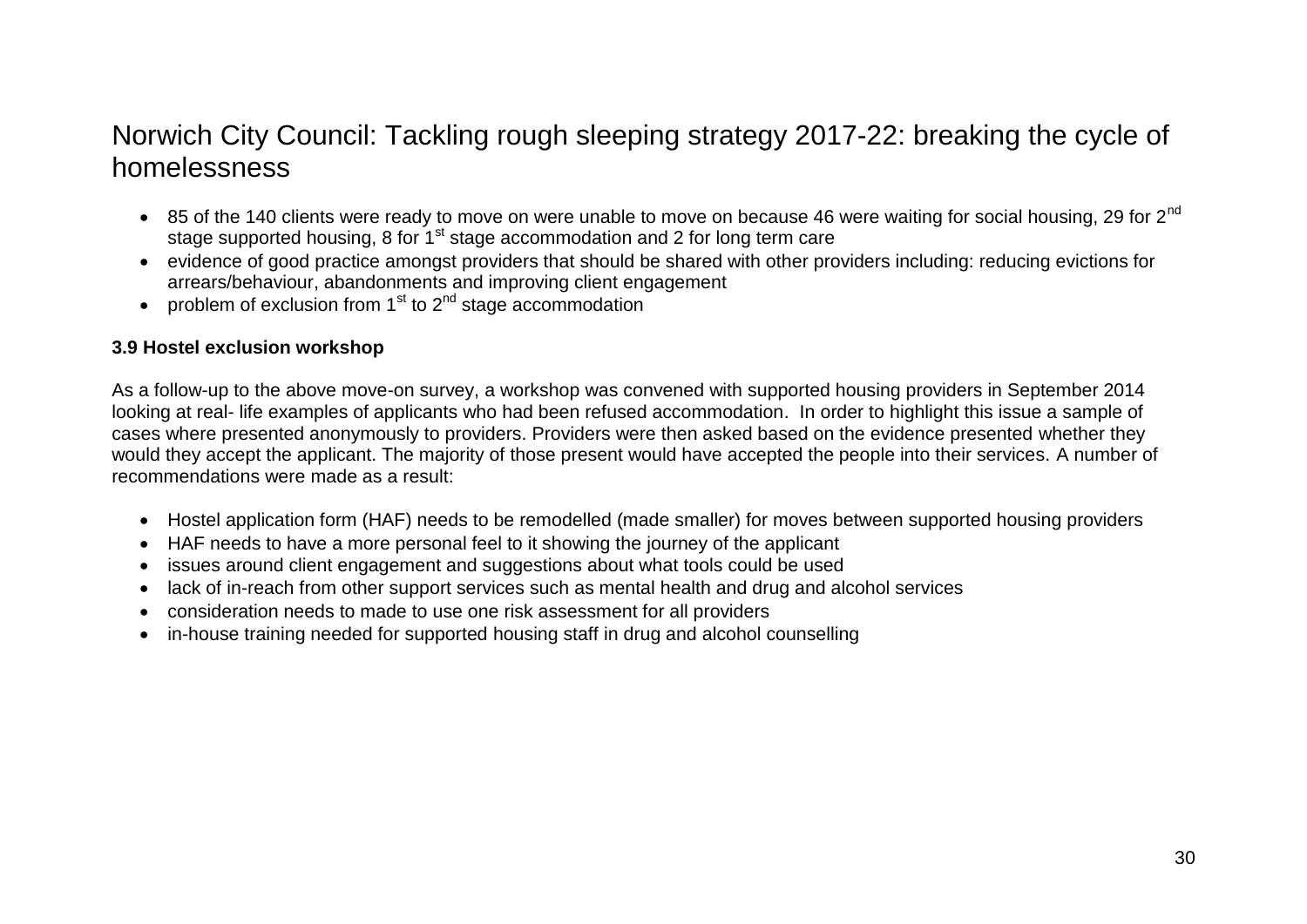#### **3.10 Priority three actions:**

 $\overline{a}$ 

| Priority three: "Make the best use of our supported housing system to help people move<br>away from homelessness for good." |                                                                                 |                                                                                                                                                   |                                                                                                                                     |
|-----------------------------------------------------------------------------------------------------------------------------|---------------------------------------------------------------------------------|---------------------------------------------------------------------------------------------------------------------------------------------------|-------------------------------------------------------------------------------------------------------------------------------------|
| <b>Actions to support this</b><br>priority                                                                                  | Short <sup>29</sup> ,<br>medium <sup>30</sup> or<br>long $31$ term<br>priority? | Which partners will help deliver<br>this?                                                                                                         | How will we measure success?                                                                                                        |
| Increase in-reach from<br>specialist support providers<br>into supported housing                                            | <b>Medium</b>                                                                   | Norwich City Council/ Voluntary<br>and faith sector/Norfolk County<br><b>Council/ Norfolk and Suffolk</b><br><b>Foundation Trust/ Norwich CCG</b> | Reduce the number of unplanned moves<br>in supported housing                                                                        |
| Work with commissioners to<br>help provide a post detox (dry<br>house) facility in Norwich                                  | Short and<br>medium                                                             | Norwich City Council/ Norfolk<br><b>County Council/ Voluntary</b><br>sector/Norwich CCG                                                           | The provision of a post detox (dry house)<br>facility in Norwich                                                                    |
| Pool training opportunities for<br>supported housing staff across<br>providers                                              | All                                                                             | Supported housing providers                                                                                                                       | Saves money and resources and<br>encourages closer working with<br>providers                                                        |
| Create an evidence base with<br>agencies and commissioners<br>for supported housing<br>requirements (including              | Medium and<br>long                                                              | Norwich City Council/Norfolk<br><b>County Council/Supported housing</b><br>providers/ Housing associations/<br>Norwich CCG                        | When an evidence base/research can<br>show what supported housing<br>requirements are required; new services<br>can be commissioned |

 $^{29}$  Short term priorities will be completed in the first year of the strategy.

 $30$  Medium term priorities will be completed in the second and third year of the strategy.

 $31$  Long term priorities will be completed in the fifth year of the strategy.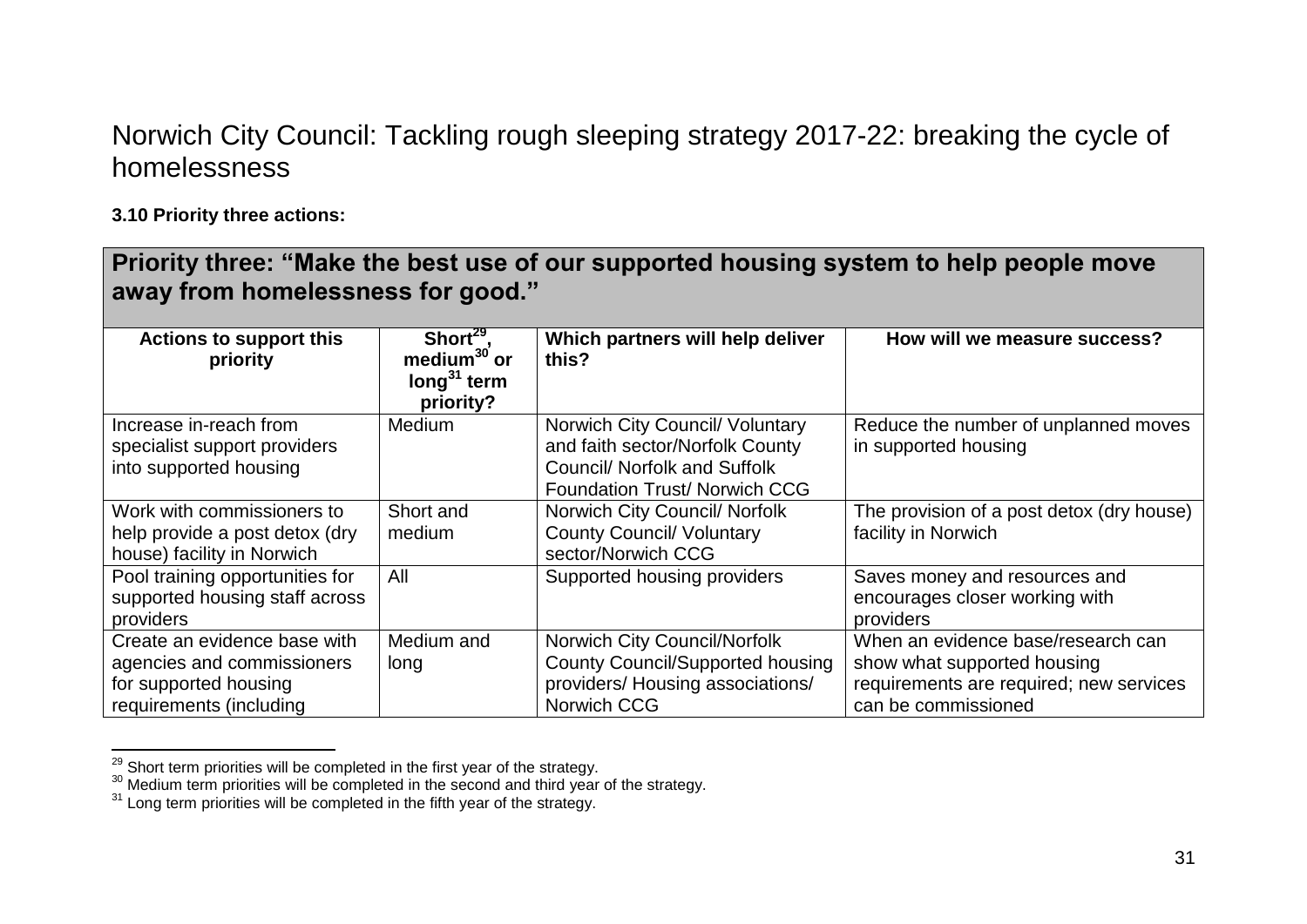**Priority three: "Make the best use of our supported housing system to help people move away from homelessness for good."**

| <b>Actions to support this</b><br>priority                                                                | Short $29$ ,<br>medium $30$ or<br>long $31$ term<br>priority? | Which partners will help deliver<br>this?                                                     | How will we measure success?                                                                                                                              |
|-----------------------------------------------------------------------------------------------------------|---------------------------------------------------------------|-----------------------------------------------------------------------------------------------|-----------------------------------------------------------------------------------------------------------------------------------------------------------|
| specialist needs)                                                                                         |                                                               |                                                                                               |                                                                                                                                                           |
| Review the greater Norwich<br>hostel move on agreement                                                    | Short                                                         | Norwich City Council/Broadland<br>and South Norfolk<br>Council/Supported housing<br>providers | Numbers of people who move through<br>the system successfully<br>Reduction in the number of people<br>excluded from services and people rough<br>sleeping |
| Work with commissioners and<br>providers to help adopt the<br>new funding scheme for<br>supported housing | Long                                                          | Norwich City Council/ Norfolk<br><b>County Council/Supported housing</b><br>providers         | Protect existing and development of new<br>services                                                                                                       |

#### **4. How this strategy will be delivered**

Progress of this strategy will be regularly reviewed by Norwich City Council's housing options manager and strategic housing team members. Progress will be reported to senior managers and Norwich City Council's portfolio holders who are responsible for homelessness and rough sleeping. Actions will be reviewed on a regular and continuing basis throughout the life of the strategy. Various forums including the greater Norwich homelessness forum will receive regular updates on the strategy.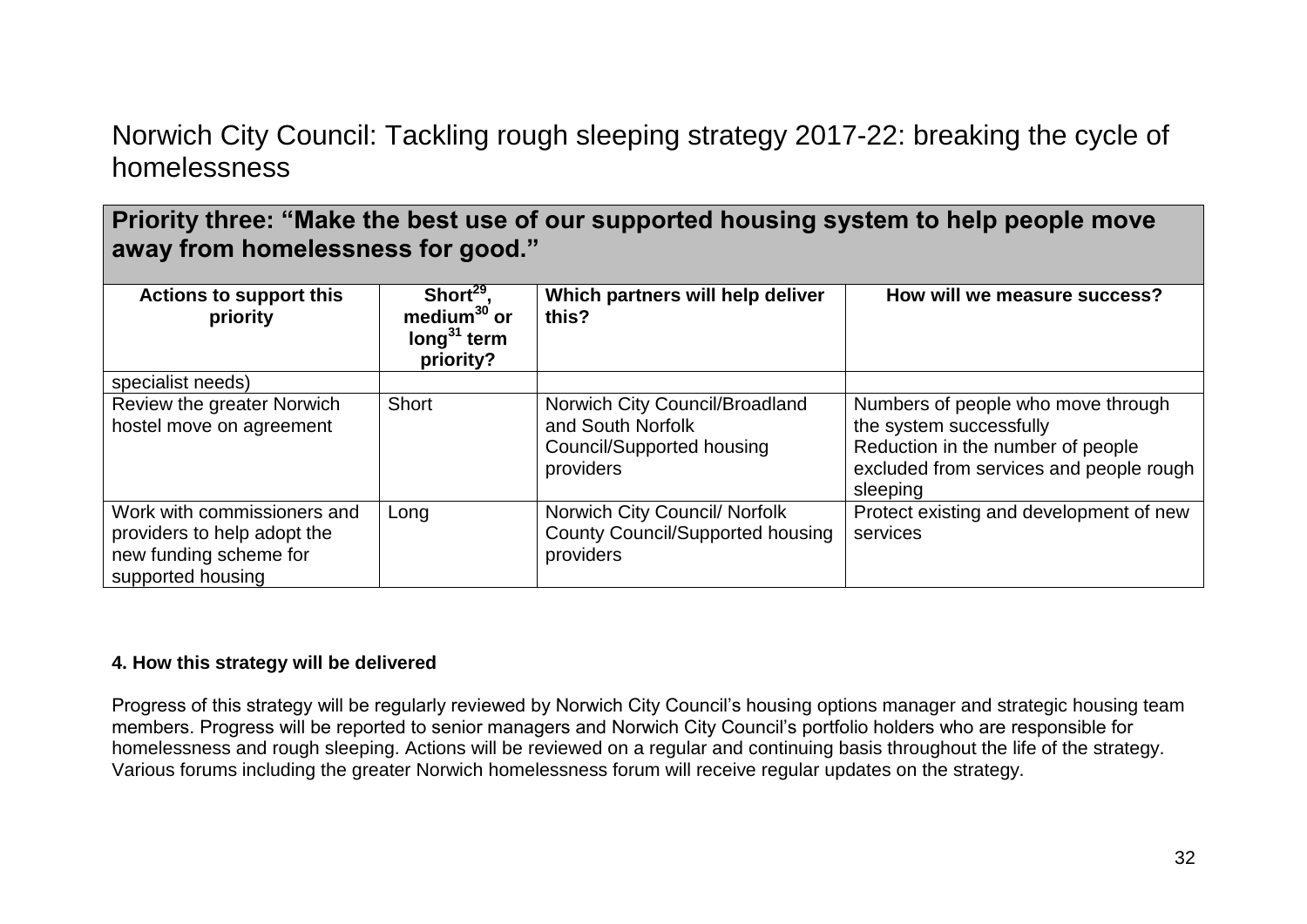#### **5. Glossary of terms**

| <b>Term</b>                               | <b>Definition</b>                                                                                                                                                                                                                                                                                                                                                                                                                   |
|-------------------------------------------|-------------------------------------------------------------------------------------------------------------------------------------------------------------------------------------------------------------------------------------------------------------------------------------------------------------------------------------------------------------------------------------------------------------------------------------|
| Assertive outreach model                  | Typically an assertive outreach model aims to:<br>Identify vulnerable individuals.<br>Engage with them on their own terms (entrenched rough sleepers are often<br>reluctant to engage with help).<br>Work relatively quickly to promote changes in people and institutions that help<br>them resolve immediate problems, access housing and other services, and then<br>to make sustained changes.                                  |
| <b>Clinical Commissioning Group (CCG)</b> | Clinical commissioning groups (CCGs) are NHS organisations set up by the Health and<br>Social Care Act 2012 to organise the delivery of NHS services in England. To a certain<br>extent they replace primary care trusts (PCTs), though some of the staff and<br>responsibilities moved to Local Authority Public Health teams when PCTs ceased to<br>exist in April 2013.                                                          |
| <b>Housing First</b>                      | Housing first is an evidence based approach to successfully supporting homeless<br>people with high needs and histories of repeat and entrenched homelessness to live in<br>their own homes. The approach has been used in a number of countries including the<br>United States and Finland and more recently the United Kingdom. Access to housing is<br>fast in comparison to the traditional supported housing pathway approach. |
| Local housing allowance (LHA)             | LHA is a set of rules that determines how much Housing Benefit you can get if you are<br>renting from a private landlord. Eligibility for LHA is the same as it is for Housing<br>Benefit. The LHA was introduced in April 2008.                                                                                                                                                                                                    |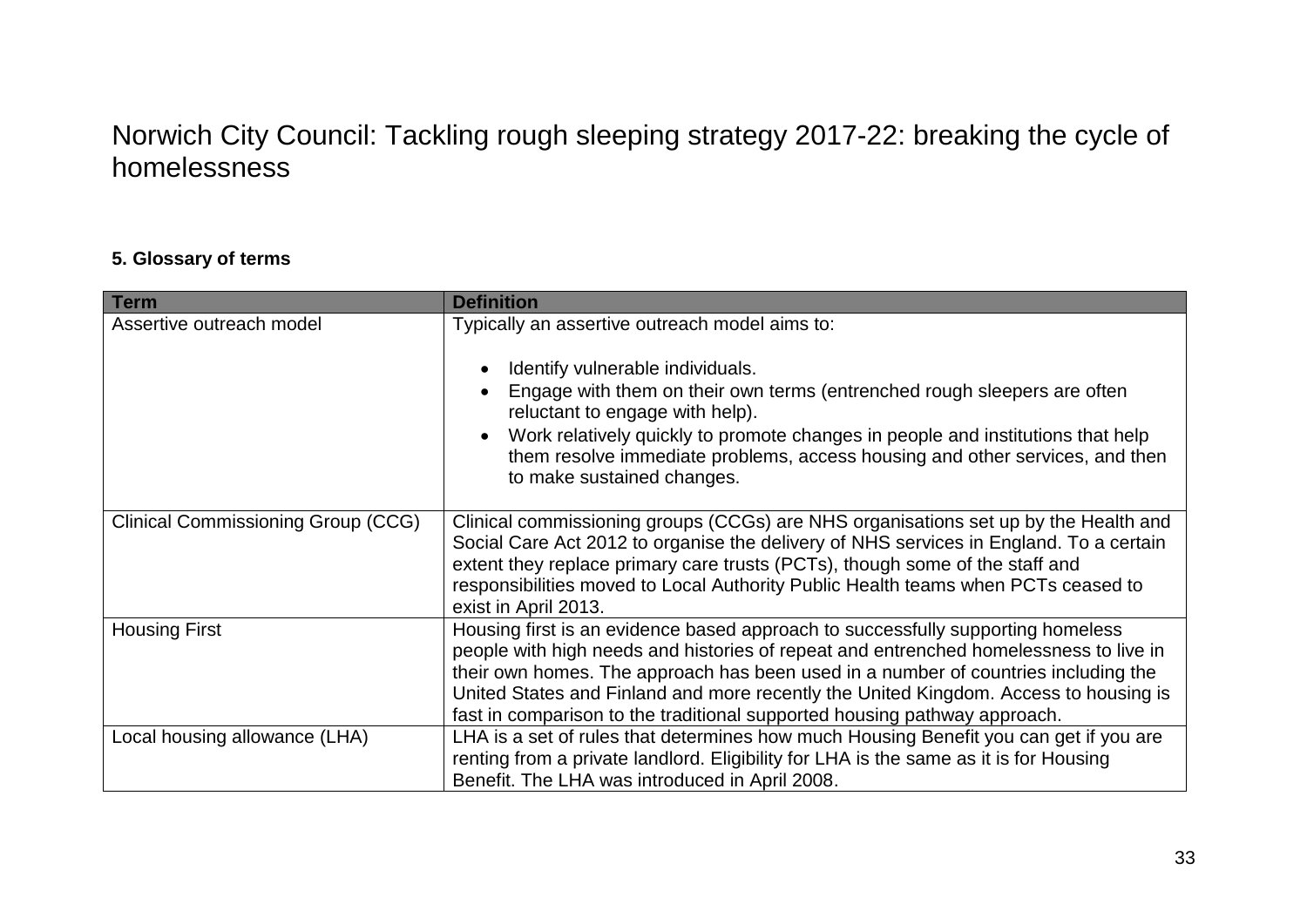| Making Every Adult Matter (MEAM) | Making Every Adult Matter (MEAM) is a coalition of charitable organisations: Clinks,<br>Homeless Link and Mind, formed to improve policy and services for people facing<br>multiple needs. Together the charities represent over 1,300 frontline organisations and<br>have an interest in the criminal justice, substance misuse, homelessness and mental<br>health sectors.                                                                                                                                                                                                                                |
|----------------------------------|-------------------------------------------------------------------------------------------------------------------------------------------------------------------------------------------------------------------------------------------------------------------------------------------------------------------------------------------------------------------------------------------------------------------------------------------------------------------------------------------------------------------------------------------------------------------------------------------------------------|
| No recourse to public funds      | No recourse to public funds (NRPF) is a term used for people who are subject to<br>immigration control and have no entitlement to welfare benefits, to home office asylum<br>support for asylum seekers or to public housing.                                                                                                                                                                                                                                                                                                                                                                               |
| Post-detox accommodation         | If your dependency to a drug or alcohol is severe, an individual may need to go to a<br>hospital or clinic to detox. This is because the withdrawal symptoms will also be severe<br>and are likely to need specialist treatment. In some circumstances a person may need<br>to continue their recovery in accommodation where substance misuse is not tolerated.                                                                                                                                                                                                                                            |
| Supporting people programme      | The Supporting People programme was launched on 1 April 2003. The main aim of the<br>programme was to help end social exclusion and to enable vulnerable people to maintain or to<br>achieve independence through the provision of housing-related support. Supporting People was<br>a grant programme which was administered through all 152 top tier local authorities, in<br>partnership with housing, health, adult social care services and probation. In 2009 the ring fence<br>for the fund was removed which has led to the dismantling of several services that were created<br>by this programme. |
| Verified rough sleepers          | These are people seen by the Norwich rough sleeper outreach service on one of their<br>early morning outreach sessions.                                                                                                                                                                                                                                                                                                                                                                                                                                                                                     |
| Vulnerably housed                | A person likely not to hold a legal interest in a property and is likely to be staying in<br>unsafe or overcrowded housing conditions.                                                                                                                                                                                                                                                                                                                                                                                                                                                                      |